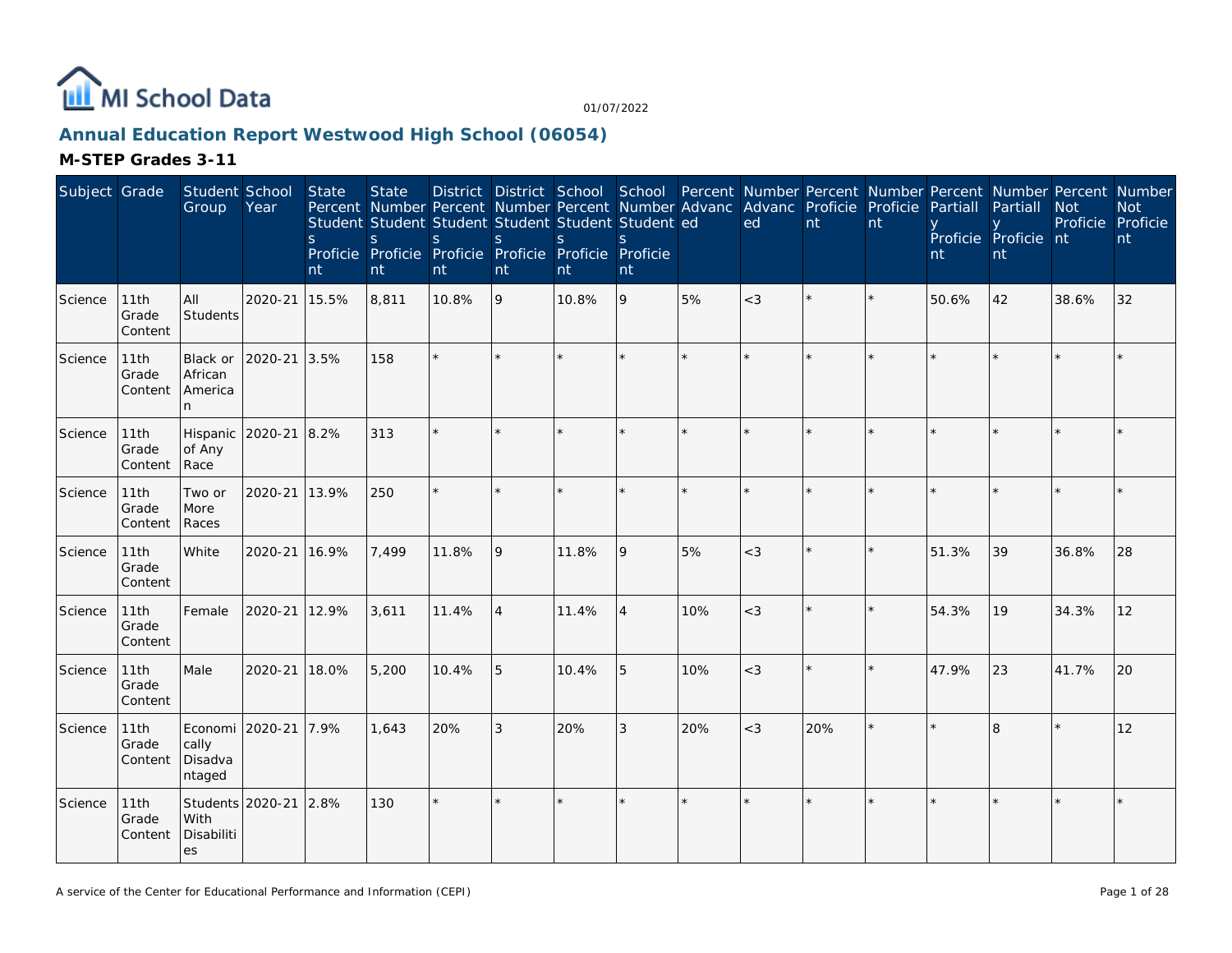

## **Annual Education Report Westwood High School (06054)**

| Subject Grade            |                          | Student School<br>Group             | Year          | State<br><sub>S</sub><br>nt | <b>State</b><br><sub>S</sub><br>nt | Percent Number Percent Number Percent Number Advanc Advanc Proficie Proficie<br>Student Student Student Student Student Student ed<br><sub>S</sub><br>Proficie Proficie Proficie Proficie Proficie Proficie<br>nt | <sub>S</sub><br>nt | S.<br>nt | nt      |         | District District School School Percent Number Percent Number Percent Number Percent Number<br>ed | nt    | nt | Partiall<br>nt | Partiall<br>Proficie Proficie nt<br>nt | <b>Not</b><br>Proficie | <b>Not</b><br>Proficie<br>nt |
|--------------------------|--------------------------|-------------------------------------|---------------|-----------------------------|------------------------------------|-------------------------------------------------------------------------------------------------------------------------------------------------------------------------------------------------------------------|--------------------|----------|---------|---------|---------------------------------------------------------------------------------------------------|-------|----|----------------|----------------------------------------|------------------------|------------------------------|
| Social<br>Studies        | 11th<br>Grade<br>Content | All<br>Students                     | 2018-19 46.6% |                             | 47,628                             | 60.5%                                                                                                                                                                                                             | 52                 | 60.5%    | 52      | 12.8%   | 11                                                                                                | 47.7% | 41 |                | 30                                     | 5%                     | 4                            |
| Social<br>Studies        | 11th<br>Grade<br>Content | All<br><b>Students</b>              | 2020-21       | 43.7%                       | 24,724                             | 33.7%                                                                                                                                                                                                             | 28                 | 33.7%    | 28      | 6.0%    | 5                                                                                                 | 27.7% | 23 | 59.0%          | 49                                     | 7.2%                   | 6                            |
| Social<br>Studies        | 11th<br>Grade<br>Content | Asian                               | 2018-19 64.6% |                             | 2,559                              | $\star$                                                                                                                                                                                                           | ×.                 |          | ×.      | $\star$ |                                                                                                   |       |    |                |                                        |                        |                              |
| Social<br><b>Studies</b> | 11th<br>Grade<br>Content | Black or<br>African<br>America<br>n | 2020-21       | 18.1%                       | 806                                | $\star$                                                                                                                                                                                                           | $\star$            |          | $\star$ |         |                                                                                                   |       |    |                |                                        |                        |                              |
| Social<br>Studies        | 11th<br>Grade<br>Content | Hispanic<br>of Any<br>Race          | 2018-19 32.8% |                             | 2,336                              | $\star$                                                                                                                                                                                                           | $\star$            |          |         |         |                                                                                                   |       |    |                |                                        |                        |                              |
| Social<br>Studies        | 11th<br>Grade<br>Content | Hispanic<br>of Any<br>Race          | 2020-21       | 32.2%                       | 1,218                              |                                                                                                                                                                                                                   | ×.                 |          | $\star$ |         |                                                                                                   |       |    |                |                                        |                        |                              |
| Social<br>Studies        | 11th<br>Grade<br>Content | Two or<br>More<br>Races             | 2020-21       | 41.6%                       | 740                                | ÷.                                                                                                                                                                                                                | ×.                 |          | ×.      |         | $\star$                                                                                           |       |    |                |                                        |                        |                              |
| Social<br><b>Studies</b> | 11th<br>Grade<br>Content | White                               | 2018-19 52.6% |                             | 37,949                             | 59.8%                                                                                                                                                                                                             | 49                 | 59.8%    | 49      | 12.2%   | 10                                                                                                | 47.6% | 39 |                | 29                                     | 5%                     | 4                            |
| Social<br><b>Studies</b> | 11th<br>Grade<br>Content | White                               | 2020-21       | 46.7%                       | 20,634                             | 35.5%                                                                                                                                                                                                             | 27                 | 35.5%    | 27      | 6.6%    | 5                                                                                                 | 28.9% | 22 | 57.9%          | 44                                     | 6.6%                   | 5                            |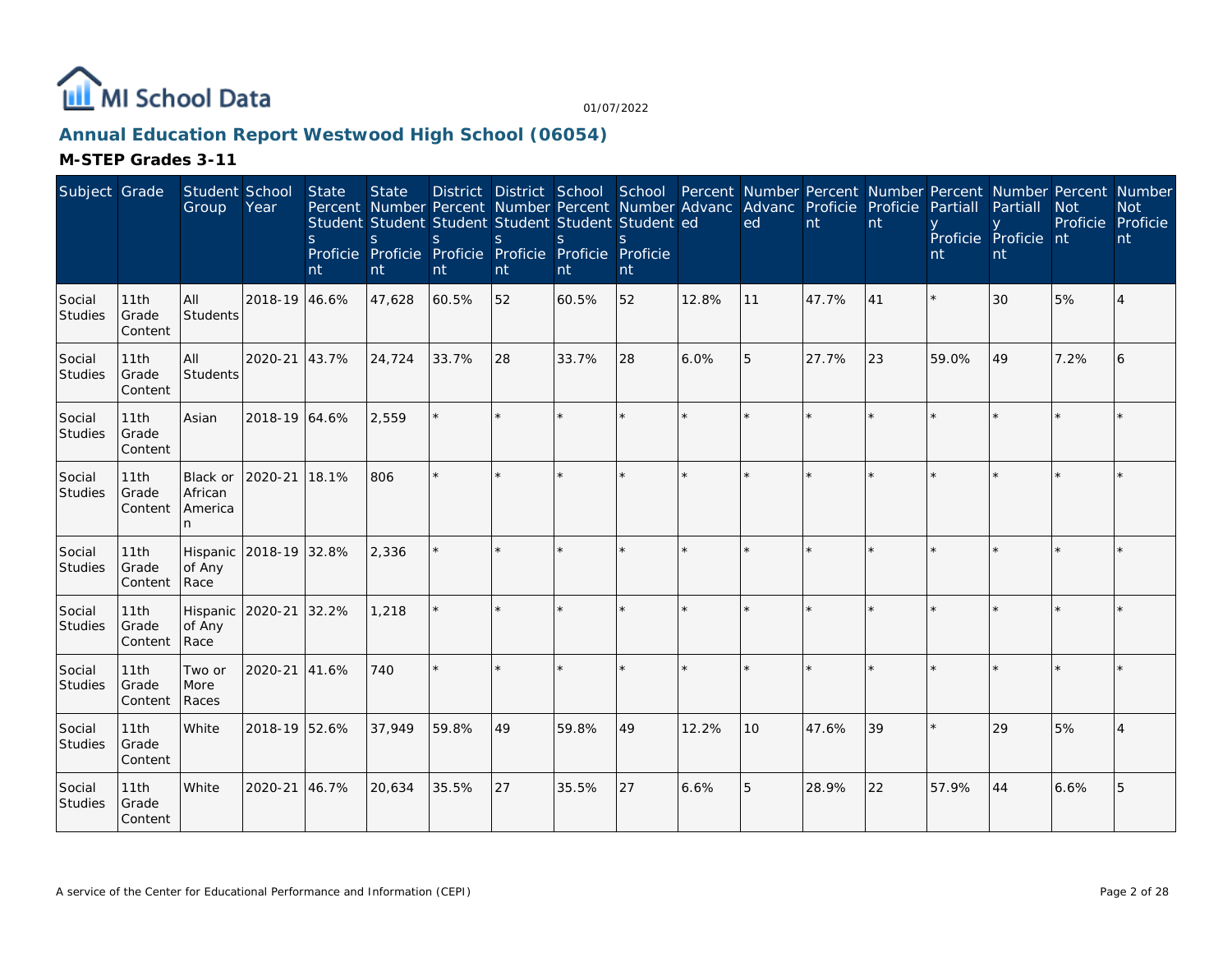

## **Annual Education Report Westwood High School (06054)**

| Subject Grade            |                          | Student School<br>Group                            | Year                   | State<br><sub>S</sub><br>nt | <b>State</b><br>$\mathsf{S}$<br>nt | Percent Number Percent Number Percent Number Advanc<br>Student Student Student Student Student Student ed<br><sub>S</sub><br>Proficie Proficie Proficie Proficie Proficie Proficie<br>nt | <sub>S</sub><br>nt | $\mathbf S$<br>nt | S.<br>nt |       | Advanc Proficie Proficie<br>ed | nt    | nt | Partiall<br>nt | District District School School Percent Number Percent Number Percent Number Percent Number<br>Partiall<br>Proficie Proficie nt<br>nt | <b>Not</b><br>Proficie | <b>Not</b><br>Proficie<br>nt |
|--------------------------|--------------------------|----------------------------------------------------|------------------------|-----------------------------|------------------------------------|------------------------------------------------------------------------------------------------------------------------------------------------------------------------------------------|--------------------|-------------------|----------|-------|--------------------------------|-------|----|----------------|---------------------------------------------------------------------------------------------------------------------------------------|------------------------|------------------------------|
| Social<br><b>Studies</b> | 11th<br>Grade<br>Content | Female                                             | 2018-19 44.1%          |                             | 22,547                             | 58.5%                                                                                                                                                                                    | 24                 | 58.5%             | 24       | 10%   | 3                              |       | 21 |                | 13                                                                                                                                    | 10%                    | $\overline{4}$               |
| Social<br>Studies        | 11th<br>Grade<br>Content | Female                                             | 2020-21                | 40.6%                       | 11,333                             | 34.3%                                                                                                                                                                                    | 12                 | 34.3%             | 12       | 10%   | $<$ 3                          |       |    |                | 20                                                                                                                                    | 10%                    | 3                            |
| Social<br>Studies        | 11th<br>Grade<br>Content | Male                                               | 2018-19 49.1%          |                             | 25,081                             | 62.2%                                                                                                                                                                                    | 28                 | 62.2%             | 28       | 17.8% | 8                              | 44.4% | 20 |                |                                                                                                                                       | 10%                    | $\Omega$                     |
| Social<br>Studies        | 11th<br>Grade<br>Content | Male                                               | 2020-21                | 46.6%                       | 13,391                             | 33.3%                                                                                                                                                                                    | 16                 | 33.3%             | 16       | 10%   | $\overline{4}$                 |       | 12 |                | 29                                                                                                                                    | 10%                    | 3                            |
| Social<br>Studies        | 11th<br>Grade<br>Content | cally<br>Disadva<br>ntaged                         | Economi 2018-19 30.6%  |                             | 13,131                             | 46.4%                                                                                                                                                                                    | 13                 | 46.4%             | 13       | 20%   | $<$ 3                          |       |    |                | 12                                                                                                                                    | 20%                    | 3                            |
| Social<br>Studies        | 11th<br>Grade<br>Content | Economi <sup>[</sup><br>cally<br>Disadva<br>ntaged | 2020-21                | 29.1%                       | 5,992                              | 20%                                                                                                                                                                                      | $\overline{4}$     | 20%               | 4        | 20%   | $<$ 3                          | 20%   |    |                | 15                                                                                                                                    | 20%                    |                              |
| Social<br><b>Studies</b> | 11th<br>Grade<br>Content | With<br>Disabiliti<br>es                           | Students 2018-19 16.1% |                             | 1,512                              | 50%                                                                                                                                                                                      | $\overline{4}$     | 50%               | 4        | 50%   | $<$ 3                          | 50%   |    | 50%            |                                                                                                                                       | 50%                    |                              |
| Social<br>Studies        | 11th<br>Grade<br>Content | Students 2020-21<br>With<br>Disabiliti<br>es       |                        | 13.3%                       | 621                                | $\star$                                                                                                                                                                                  |                    |                   | $\star$  |       |                                |       |    |                |                                                                                                                                       |                        |                              |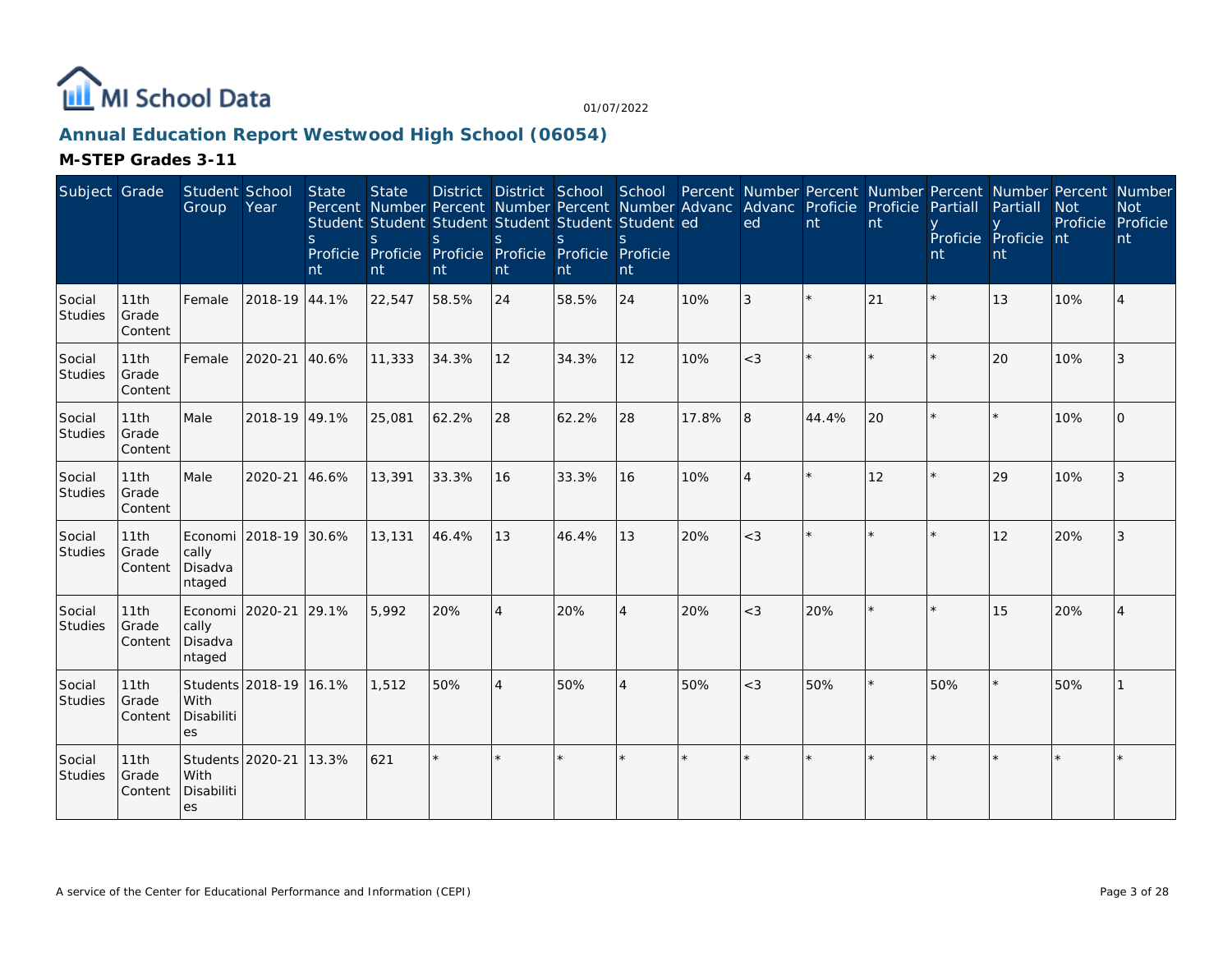

## **Annual Education Report Westwood High School (06054)**

| Subject Grade            |                          | Student School<br>Group | Year | State<br>nt | Student Student Student Student Student Student ed<br>Proficie Proficie Proficie Proficie Proficie Proficie | nt | nt | nt | State District District School School Percent Number Percent Number Percent Number Percent Number<br>Percent Number Percent Number Percent Number Advanc Advanc Proficie Proficie Partiall Partiall Not<br>led i | Int. | -nt | Proficie Proficie nt | Proficie Proficie | <b>Not</b><br>nt. |
|--------------------------|--------------------------|-------------------------|------|-------------|-------------------------------------------------------------------------------------------------------------|----|----|----|------------------------------------------------------------------------------------------------------------------------------------------------------------------------------------------------------------------|------|-----|----------------------|-------------------|-------------------|
| Social<br><b>Studies</b> | 11th<br>Grade<br>Content | Homeles 2018-19 24.5%   |      |             | 332                                                                                                         |    |    |    |                                                                                                                                                                                                                  |      |     |                      |                   |                   |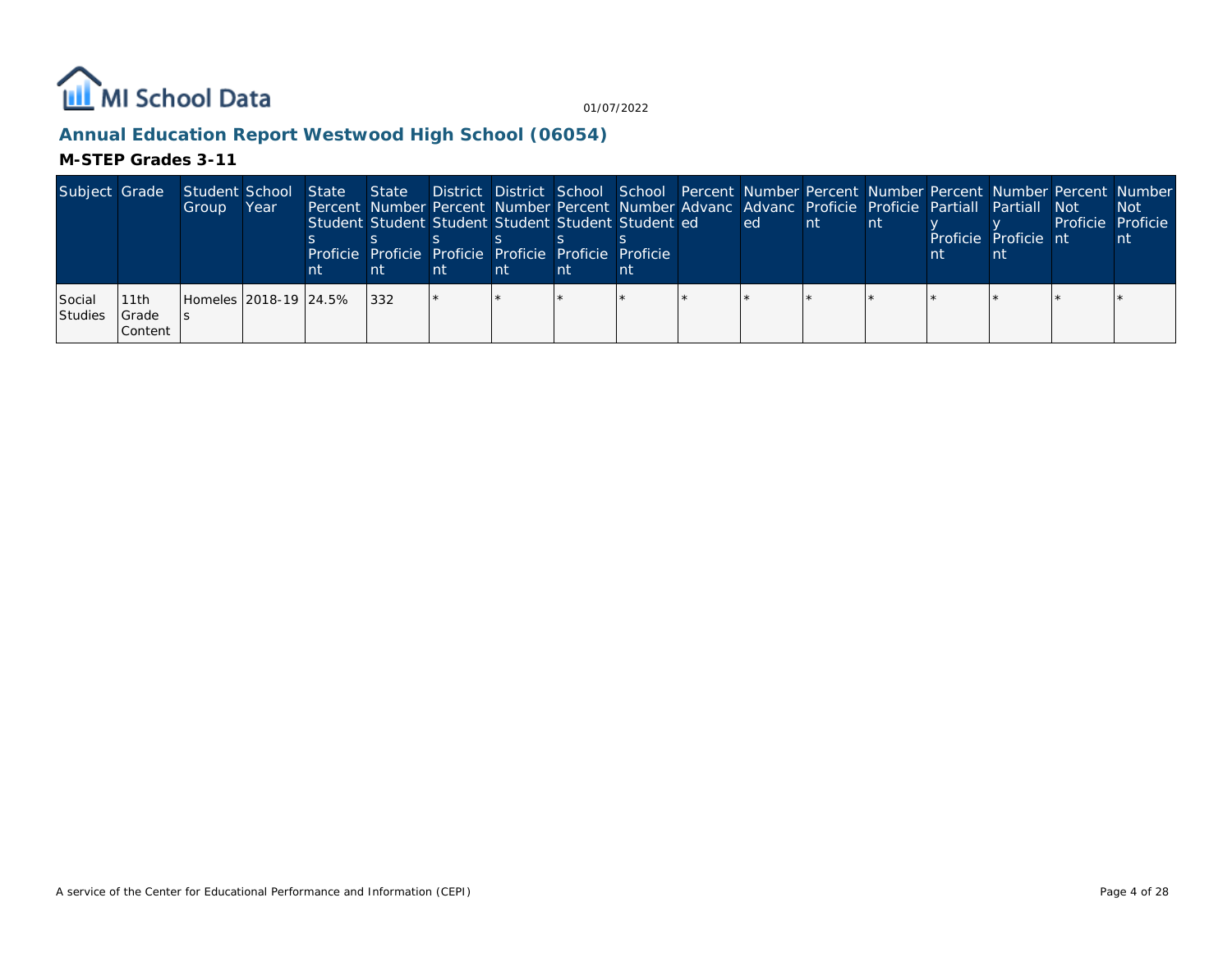

## **Annual Education Report Westwood High School (06054)**

#### **PSAT**

| Subject Grade | Student School State State District District School School Percent Number Percent Number Percent Number Percent Number |      |    |                                                                                                    |    |    |    |      |     |  |                      |                   |      |
|---------------|------------------------------------------------------------------------------------------------------------------------|------|----|----------------------------------------------------------------------------------------------------|----|----|----|------|-----|--|----------------------|-------------------|------|
|               | Group                                                                                                                  | Year |    | Percent Number Percent Number Percent Number Advanc Advanc Proficie Proficie Partiall Partiall Not |    |    |    |      |     |  |                      |                   | -Not |
|               |                                                                                                                        |      |    | Student Student Student Student Student Student ed                                                 |    |    |    | led. | -nt |  |                      | Proficie Proficie |      |
|               |                                                                                                                        |      |    |                                                                                                    |    |    |    |      |     |  | Proficie Proficie nt |                   | nt   |
|               |                                                                                                                        |      |    | Proficie Proficie Proficie Proficie Proficie Proficie                                              |    |    |    |      |     |  |                      |                   |      |
|               |                                                                                                                        |      | nt |                                                                                                    | nt | nt | nt |      |     |  |                      |                   |      |

No Data to Display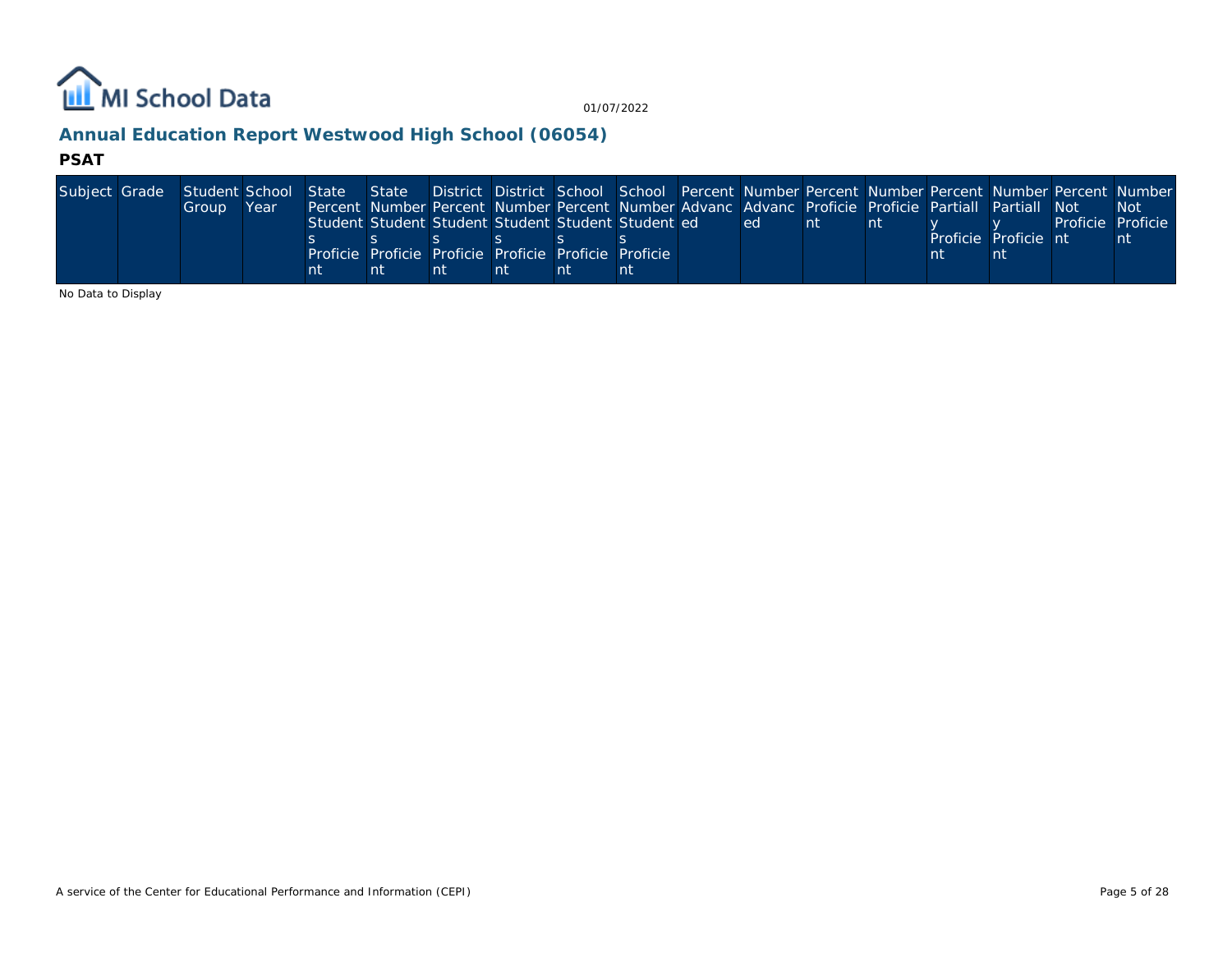

## **Annual Education Report Westwood High School (06054)**

| Location<br>Name               | School Year | Subject            | Student<br>Group                | Mean SAT<br>Score | <b>Benchmark</b> | Met or<br>Exceeded | % Met or<br>Exceeded | Did Not Meet % Did Not | <b>Meet</b> | <b>Number</b><br>Assessed |
|--------------------------------|-------------|--------------------|---------------------------------|-------------------|------------------|--------------------|----------------------|------------------------|-------------|---------------------------|
| Westwood<br>High School        | 2018-19     | <b>Total Score</b> | <b>All Students</b>             | 1023.4            | N/A              | 31                 | 36.0%                | 55                     | 64.0%       | 86                        |
| Westwood<br>High School        | 2020-21     | <b>Total Score</b> | <b>All Students</b>             | 951.9             | N/A              | 24                 | 27.3%                | 64                     | 72.7%       | 88                        |
| Westwood<br><b>High School</b> | 2018-19     | <b>Total Score</b> | Asian                           |                   | N/A              |                    |                      |                        |             | $<10$                     |
| Westwood<br>High School        | 2020-21     | <b>Total Score</b> | Black or<br>African<br>American |                   | N/A              |                    |                      |                        |             | < 10                      |
| Westwood<br>High School        | 2018-19     | <b>Total Score</b> | Hispanic of<br>Any Race         | $\star$           | N/A              |                    |                      |                        |             | < 10                      |
| Westwood<br>High School        | 2020-21     | <b>Total Score</b> | Hispanic of<br>Any Race         | $\star$           | N/A              |                    |                      |                        |             | < 10                      |
| Westwood<br>High School        | 2020-21     | <b>Total Score</b> | Two or More<br>Races            |                   | N/A              |                    |                      | $\star$                | $\star$     | < 10                      |
| Westwood<br>High School        | 2018-19     | <b>Total Score</b> | White                           | 1016.2            | N/A              | 28                 | 34.1%                | 54                     | 65.9%       | 82                        |
| Westwood<br>High School        | 2020-21     | <b>Total Score</b> | White                           | 956.3             | N/A              | 22                 | 27.5%                | 58                     | 72.5%       | 80                        |
| Westwood<br><b>High School</b> | 2018-19     | <b>Total Score</b> | Female                          | 1009.3            | N/A              | 13                 | 31.7%                | 28                     | 68.3%       | 41                        |
| Westwood<br>High School        | 2020-21     | <b>Total Score</b> | Female                          | 966.2             | N/A              | 14                 | 37.8%                | 23                     | 62.2%       | 37                        |
| Westwood<br>High School        | 2018-19     | <b>Total Score</b> | Male                            | 1036.2            | N/A              | 18                 | 40.0%                | 27                     | 60.0%       | 45                        |
| Westwood<br><b>High School</b> | 2020-21     | <b>Total Score</b> | Male                            | 941.6             | N/A              | 10                 | 19.6%                | 41                     | 80.4%       | 51                        |
| Westwood<br>High School        | 2018-19     | <b>Total Score</b> | Economically<br>Disadvantaged   | 977.9             | N/A              | - 7                | 25.0%                | 21                     | 75.0%       | 28                        |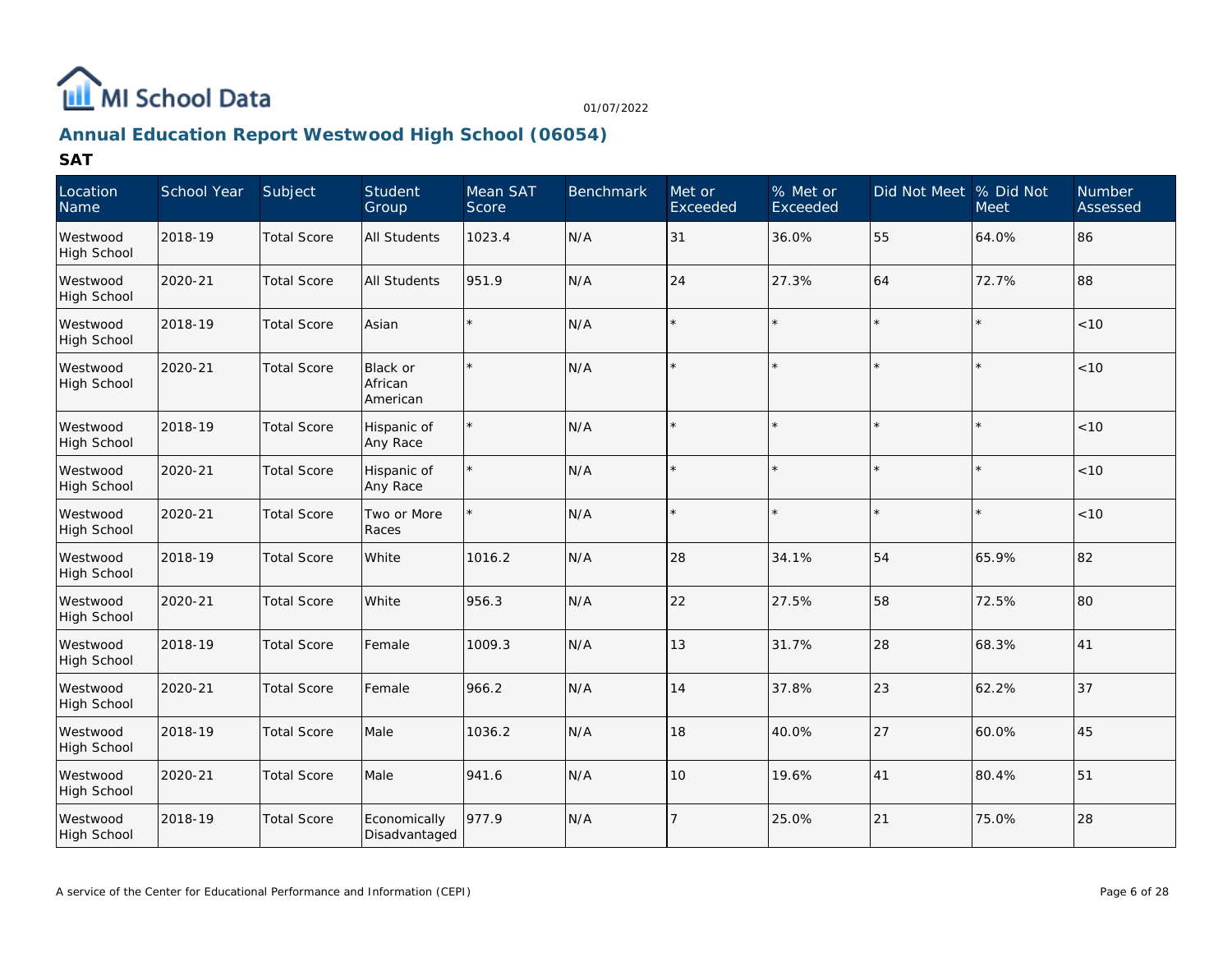

## **Annual Education Report Westwood High School (06054)**

| Location<br>Name               | School Year | Subject            | Student<br>Group                            | Mean SAT<br>Score | <b>Benchmark</b> | Met or<br>Exceeded | % Met or<br>Exceeded | Did Not Meet % Did Not | <b>Meet</b> | <b>Number</b><br>Assessed |
|--------------------------------|-------------|--------------------|---------------------------------------------|-------------------|------------------|--------------------|----------------------|------------------------|-------------|---------------------------|
| Westwood<br><b>High School</b> | 2020-21     | <b>Total Score</b> | Economically<br>Disadvantaged               | 884.4             | N/A              | $\overline{4}$     | 20%                  | 23                     | 80%         | 27                        |
| Westwood<br><b>High School</b> | 2018-19     | <b>Total Score</b> | Not<br>Economically<br>Disadvantaged        | 1045.3            | N/A              | 24                 | 41.4%                | 34                     | 58.6%       | 58                        |
| Westwood<br><b>High School</b> | 2020-21     | <b>Total Score</b> | <b>Not</b><br>Economically<br>Disadvantaged | 981.8             | N/A              | 20                 | 32.8%                | 41                     | 67.2%       | 61                        |
| Westwood<br>High School        | 2018-19     | <b>Total Score</b> | Not English<br>Learners                     | 1023.4            | N/A              | 31                 | 36.0%                | 55                     | 64.0%       | 86                        |
| Westwood<br><b>High School</b> | 2020-21     | <b>Total Score</b> | Not English<br>Learners                     | 951.9             | N/A              | 24                 | 27.3%                | 64                     | 72.7%       | 88                        |
| Westwood<br><b>High School</b> | 2018-19     | <b>Total Score</b> | Not Migrant                                 | 1023.4            | N/A              | 31                 | 36.0%                | 55                     | 64.0%       | 86                        |
| Westwood<br><b>High School</b> | 2020-21     | <b>Total Score</b> | Not Migrant                                 | 951.9             | N/A              | 24                 | 27.3%                | 64                     | 72.7%       | 88                        |
| Westwood<br><b>High School</b> | 2018-19     | <b>Total Score</b> | Students With<br>Disabilities               | 890.0             | N/A              | $<$ 3              | 50%                  | $\star$                | 50%         | 10                        |
| Westwood<br><b>High School</b> | 2020-21     | <b>Total Score</b> | Students With<br><b>Disabilities</b>        |                   | N/A              |                    |                      | $\star$                |             | < 10                      |
| Westwood<br><b>High School</b> | 2018-19     | <b>Total Score</b> | Students<br>Without<br><b>Disabilities</b>  | 1040.9            | N/A              | 30                 | 39.5%                | 46                     | 60.5%       | 76                        |
| Westwood<br>High School        | 2020-21     | <b>Total Score</b> | Students<br>Without<br>Disabilities         | 968.9             | N/A              | 24                 | 30.4%                | 55                     | 69.6%       | 79                        |
| Westwood<br><b>High School</b> | 2018-19     | <b>Total Score</b> | <b>Homeless</b>                             |                   | N/A              |                    | $\star$              | $\star$                | $\star$     | < 10                      |
| Westwood<br>High School        | 2018-19     | <b>Total Score</b> | Not Homeless                                | 1030.6            | N/A              | 31                 | 37.3%                | 52                     | 62.7%       | 83                        |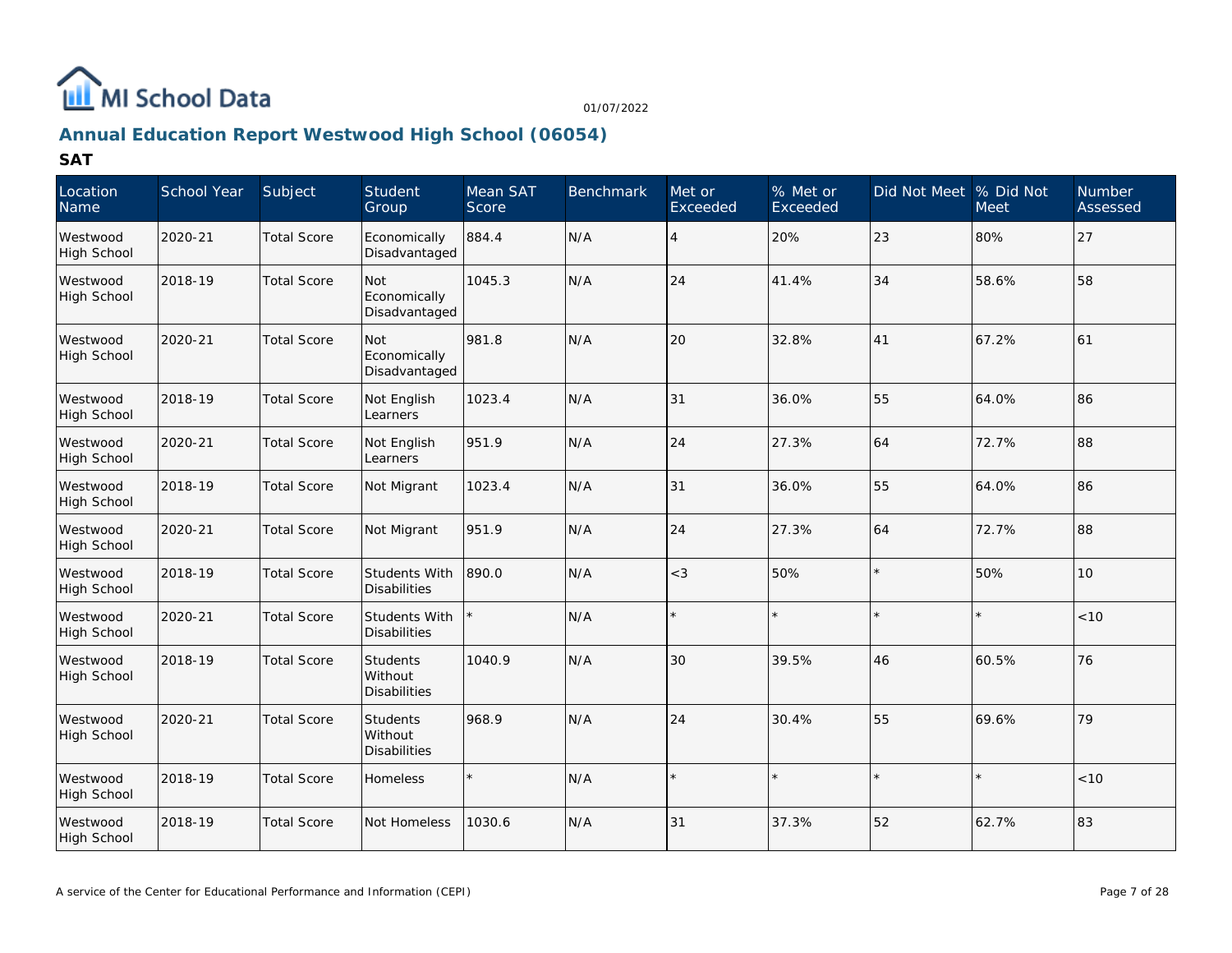

## **Annual Education Report Westwood High School (06054)**

| Location<br>Name               | School Year | Subject                                            | Student<br>Group                | Mean SAT<br>Score | <b>Benchmark</b> | Met or<br>Exceeded | % Met or<br>Exceeded | Did Not Meet  % Did Not | <b>Meet</b> | Number<br>Assessed |
|--------------------------------|-------------|----------------------------------------------------|---------------------------------|-------------------|------------------|--------------------|----------------------|-------------------------|-------------|--------------------|
| Westwood<br>High School        | 2020-21     | <b>Total Score</b>                                 | Not Homeless                    | 951.9             | N/A              | 24                 | 27.3%                | 64                      | 72.7%       | 88                 |
| Westwood<br>High School        | 2018-19     | <b>Total Score</b>                                 | Not Foster<br>Care              | 1023.4            | N/A              | 31                 | 36.0%                | 55                      | 64.0%       | 86                 |
| Westwood<br><b>High School</b> | 2020-21     | <b>Total Score</b>                                 | Not Foster<br>Care              | 951.9             | N/A              | 24                 | 27.3%                | 64                      | 72.7%       | 88                 |
| Westwood<br><b>High School</b> | 2018-19     | <b>Total Score</b>                                 | Not Military<br>Connected       | 1023.4            | N/A              | 31                 | 36.0%                | 55                      | 64.0%       | 86                 |
| Westwood<br><b>High School</b> | 2020-21     | <b>Total Score</b>                                 | Not Military<br>Connected       | 951.9             | N/A              | 24                 | 27.3%                | 64                      | 72.7%       | 88                 |
| Westwood<br><b>High School</b> | 2018-19     | Evidence-<br><b>Based Reading</b><br>and Writing   | All Students                    | 523.8             | 480              | 62                 | 72.1%                | 24                      | 27.9%       | 86                 |
| Westwood<br><b>High School</b> | 2020-21     | Evidence-<br><b>Based Reading</b><br>and Writing   | <b>All Students</b>             | 474.3             | 480              | 38                 | 43.2%                | 50                      | 56.8%       | 88                 |
| Westwood<br><b>High School</b> | 2018-19     | Evidence-<br><b>Based Reading</b><br>and Writing   | Asian                           |                   | 480              |                    |                      | $\star$                 |             | < 10               |
| Westwood<br>High School        | 2020-21     | Evidence-<br><b>Based Reading</b><br>and Writing   | Black or<br>African<br>American |                   | 480              |                    |                      | $\star$                 |             | < 10               |
| Westwood<br>High School        | 2018-19     | Evidence-<br><b>Based Reading</b><br>and Writing   | Hispanic of<br>Any Race         |                   | 480              |                    |                      | $\star$                 |             | < 10               |
| Westwood<br>High School        | 2020-21     | Evidence-<br>Based Reading Any Race<br>and Writing | Hispanic of                     |                   | 480              |                    |                      | $\star$                 |             | < 10               |
| Westwood<br><b>High School</b> | 2020-21     | Evidence-<br><b>Based Reading</b><br>and Writing   | Two or More<br>Races            |                   | 480              |                    |                      | $\star$                 | $\star$     | $<10$              |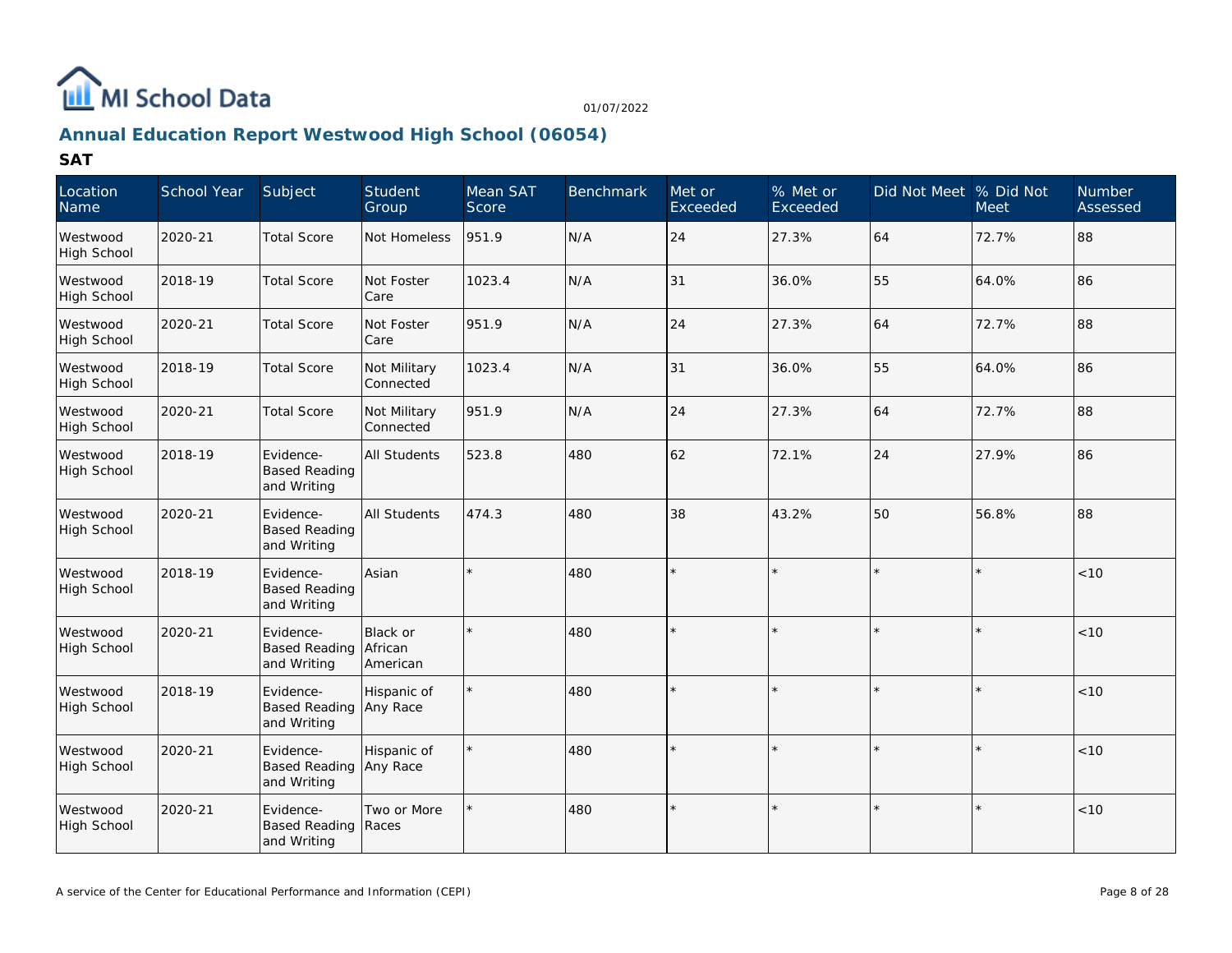

## **Annual Education Report Westwood High School (06054)**

| Location<br>Name               | School Year | Subject                                          | Student<br>Group                     | Mean SAT<br>Score | <b>Benchmark</b> | Met or<br>Exceeded | % Met or<br>Exceeded | Did Not Meet % Did Not | Meet  | <b>Number</b><br>Assessed |
|--------------------------------|-------------|--------------------------------------------------|--------------------------------------|-------------------|------------------|--------------------|----------------------|------------------------|-------|---------------------------|
| Westwood<br><b>High School</b> | 2018-19     | Evidence-<br><b>Based Reading</b><br>and Writing | White                                | 520.4             | 480              | 58                 | 70.7%                | 24                     | 29.3% | 82                        |
| Westwood<br><b>High School</b> | 2020-21     | Evidence-<br><b>Based Reading</b><br>and Writing | White                                | 476.4             | 480              | 35                 | 43.8%                | 45                     | 56.3% | 80                        |
| Westwood<br><b>High School</b> | 2018-19     | Evidence-<br><b>Based Reading</b><br>and Writing | Female                               | 530.0             | 480              | 29                 | 70.7%                | 12                     | 29.3% | 41                        |
| Westwood<br>High School        | 2020-21     | Evidence-<br><b>Based Reading</b><br>and Writing | Female                               | 483.0             | 480              | 20                 | 54.1%                | 17                     | 45.9% | 37                        |
| Westwood<br><b>High School</b> | 2018-19     | Evidence-<br><b>Based Reading</b><br>and Writing | Male                                 | 518.2             | 480              | 33                 | 73.3%                | 12                     | 26.7% | 45                        |
| Westwood<br><b>High School</b> | 2020-21     | Evidence-<br><b>Based Reading</b><br>and Writing | Male                                 | 468.0             | 480              | 18                 | 35.3%                | 33                     | 64.7% | 51                        |
| Westwood<br>High School        | 2018-19     | Evidence-<br><b>Based Reading</b><br>and Writing | Economically<br>Disadvantaged        | 502.9             | 480              | 15                 | 53.6%                | 13                     | 46.4% | 28                        |
| Westwood<br><b>High School</b> | 2020-21     | Evidence-<br><b>Based Reading</b><br>and Writing | Economically<br>Disadvantaged        | 443.0             | 480              | 7                  | 25.9%                | 20                     | 74.1% | 27                        |
| Westwood<br><b>High School</b> | 2018-19     | Evidence-<br><b>Based Reading</b><br>and Writing | Not<br>Economically<br>Disadvantaged | 534.0             | 480              | 47                 | 81.0%                | 11                     | 19.0% | 58                        |
| Westwood<br>High School        | 2020-21     | Evidence-<br><b>Based Reading</b><br>and Writing | Not<br>Economically<br>Disadvantaged | 488.2             | 480              | 31                 | 50.8%                | 30                     | 49.2% | 61                        |
| Westwood<br><b>High School</b> | 2018-19     | Evidence-<br><b>Based Reading</b><br>and Writing | Not English<br>Learners              | 523.8             | 480              | 62                 | 72.1%                | 24                     | 27.9% | 86                        |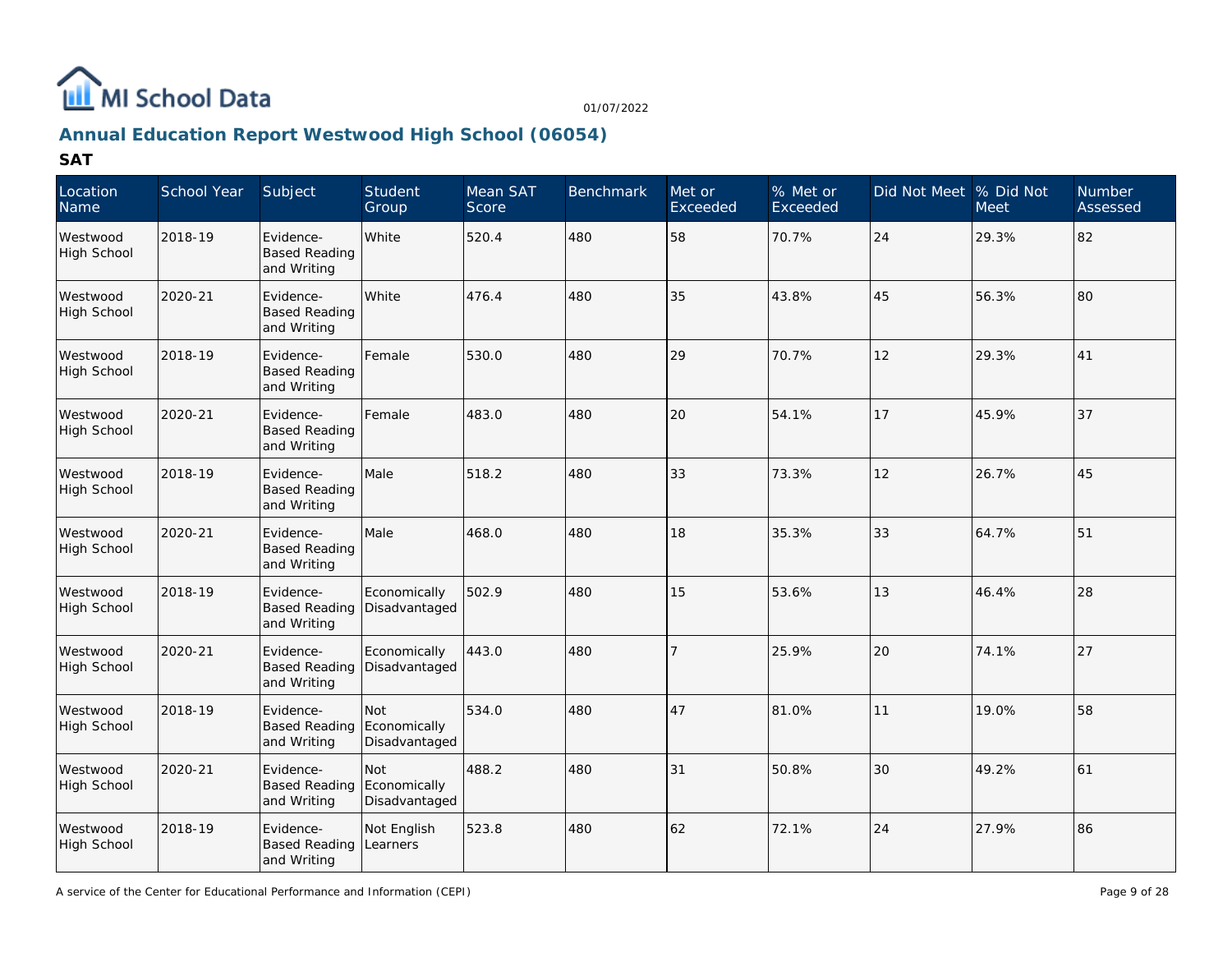

## **Annual Education Report Westwood High School (06054)**

| Location<br>Name               | School Year | Subject                                          | Student<br>Group                                  | Mean SAT<br>Score | <b>Benchmark</b> | Met or<br>Exceeded | % Met or<br>Exceeded | Did Not Meet % Did Not | Meet  | <b>Number</b><br>Assessed |
|--------------------------------|-------------|--------------------------------------------------|---------------------------------------------------|-------------------|------------------|--------------------|----------------------|------------------------|-------|---------------------------|
| Westwood<br><b>High School</b> | 2020-21     | Evidence-<br><b>Based Reading</b><br>and Writing | Not English<br>Learners                           | 474.3             | 480              | 38                 | 43.2%                | 50                     | 56.8% | 88                        |
| Westwood<br>High School        | 2018-19     | Evidence-<br><b>Based Reading</b><br>and Writing | Not Migrant                                       | 523.8             | 480              | 62                 | 72.1%                | 24                     | 27.9% | 86                        |
| Westwood<br><b>High School</b> | 2020-21     | Evidence-<br><b>Based Reading</b><br>and Writing | Not Migrant                                       | 474.3             | 480              | 38                 | 43.2%                | 50                     | 56.8% | 88                        |
| Westwood<br><b>High School</b> | 2018-19     | Evidence-<br><b>Based Reading</b><br>and Writing | Students With<br>Disabilities                     | 450.0             | 480              | $\overline{4}$     | 50%                  | 6                      | 50%   | 10                        |
| Westwood<br><b>High School</b> | 2020-21     | Evidence-<br><b>Based Reading</b><br>and Writing | <b>Students With</b><br>Disabilities              |                   | 480              |                    |                      |                        |       | < 10                      |
| Westwood<br><b>High School</b> | 2018-19     | Evidence-<br><b>Based Reading</b><br>and Writing | Students<br>Without<br>Disabilities               | 533.6             | 480              | 58                 | 76.3%                | 18                     | 23.7% | 76                        |
| Westwood<br><b>High School</b> | 2020-21     | Evidence-<br><b>Based Reading</b><br>and Writing | <b>Students</b><br>Without<br><b>Disabilities</b> | 480.9             | 480              | 36                 | 45.6%                | 43                     | 54.4% | 79                        |
| Westwood<br><b>High School</b> | 2018-19     | Evidence-<br><b>Based Reading</b><br>and Writing | Homeless                                          |                   | 480              |                    |                      |                        |       | < 10                      |
| Westwood<br><b>High School</b> | 2018-19     | Evidence-<br><b>Based Reading</b><br>and Writing | Not Homeless                                      | 528.6             | 480              | 62                 | 74.7%                | 21                     | 25.3% | 83                        |
| Westwood<br><b>High School</b> | 2020-21     | Evidence-<br><b>Based Reading</b><br>and Writing | Not Homeless                                      | 474.3             | 480              | 38                 | 43.2%                | 50                     | 56.8% | 88                        |
| Westwood<br><b>High School</b> | 2018-19     | Evidence-<br><b>Based Reading</b><br>and Writing | Not Foster<br>Care                                | 523.8             | 480              | 62                 | 72.1%                | 24                     | 27.9% | 86                        |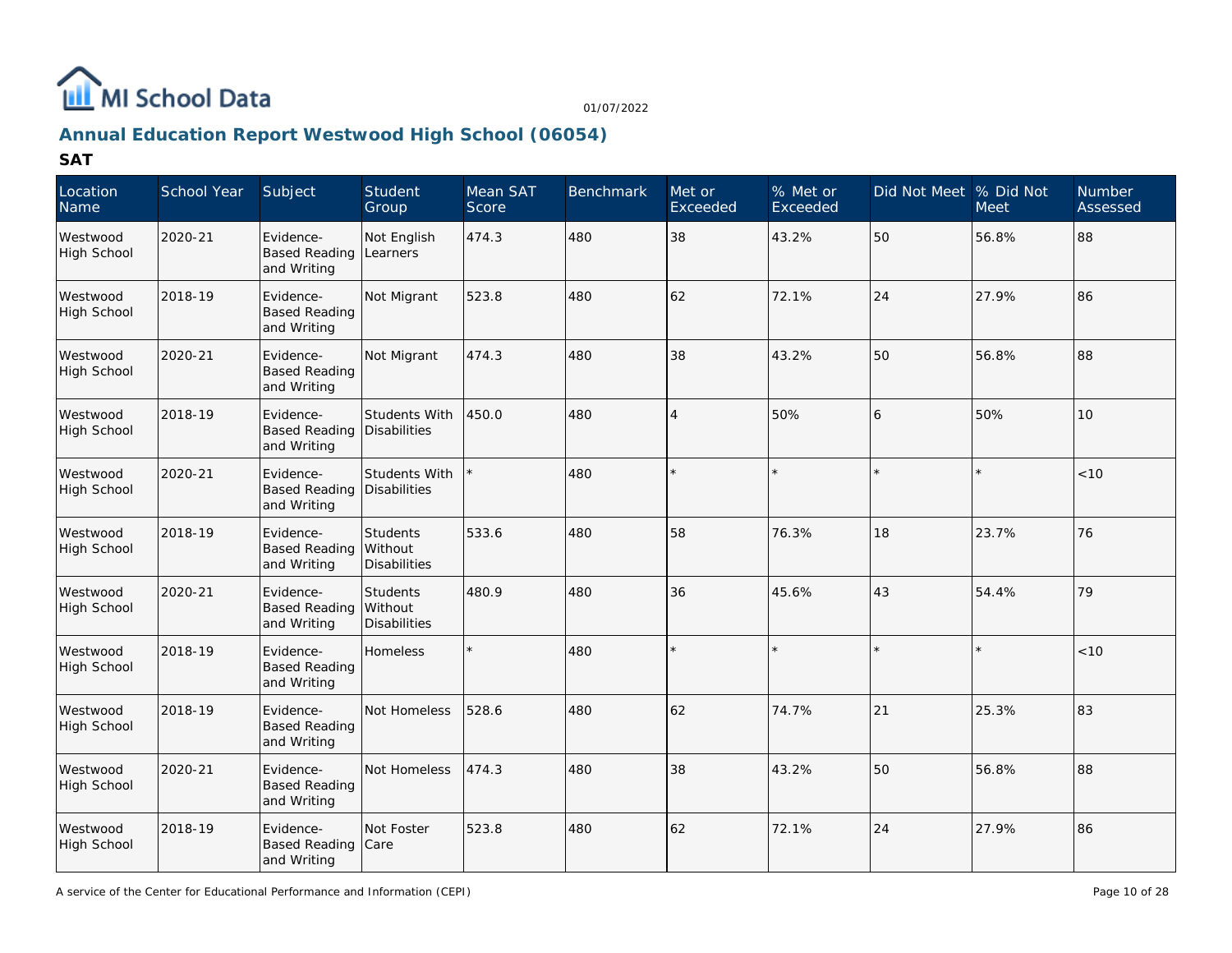

## **Annual Education Report Westwood High School (06054)**

| Location<br>Name               | School Year | Subject                                          | Student<br>Group                | Mean SAT<br>Score | <b>Benchmark</b> | Met or<br>Exceeded | % Met or<br>Exceeded | Did Not Meet % Did Not | <b>Meet</b> | <b>Number</b><br>Assessed |
|--------------------------------|-------------|--------------------------------------------------|---------------------------------|-------------------|------------------|--------------------|----------------------|------------------------|-------------|---------------------------|
| Westwood<br><b>High School</b> | 2020-21     | Evidence-<br><b>Based Reading</b><br>and Writing | Not Foster<br>Care              | 474.3             | 480              | 38                 | 43.2%                | 50                     | 56.8%       | 88                        |
| Westwood<br>High School        | 2018-19     | Evidence-<br><b>Based Reading</b><br>and Writing | Not Military<br>Connected       | 523.8             | 480              | 62                 | 72.1%                | 24                     | 27.9%       | 86                        |
| Westwood<br>High School        | 2020-21     | Evidence-<br><b>Based Reading</b><br>and Writing | Not Military<br>Connected       | 474.3             | 480              | 38                 | 43.2%                | 50                     | 56.8%       | 88                        |
| Westwood<br><b>High School</b> | 2018-19     | Mathematics                                      | <b>All Students</b>             | 499.5             | 530              | 31                 | 36.0%                | 55                     | 64.0%       | 86                        |
| Westwood<br>High School        | 2020-21     | Mathematics                                      | <b>All Students</b>             | 477.6             | 530              | 28                 | 31.8%                | 60                     | 68.2%       | 88                        |
| Westwood<br><b>High School</b> | 2018-19     | Mathematics                                      | Asian                           |                   | 530              |                    |                      |                        |             | < 10                      |
| Westwood<br>High School        | 2020-21     | Mathematics                                      | Black or<br>African<br>American |                   | 530              |                    |                      |                        |             | $<10$                     |
| Westwood<br>High School        | 2018-19     | <b>Mathematics</b>                               | Hispanic of<br>Any Race         | $\star$           | 530              |                    |                      |                        |             | < 10                      |
| Westwood<br><b>High School</b> | 2020-21     | Mathematics                                      | Hispanic of<br>Any Race         |                   | 530              |                    |                      |                        |             | < 10                      |
| Westwood<br>High School        | 2020-21     | Mathematics                                      | Two or More<br>Races            |                   | 530              |                    |                      |                        |             | < 10                      |
| Westwood<br><b>High School</b> | 2018-19     | Mathematics                                      | White                           | 495.9             | 530              | 28                 | 34.1%                | 54                     | 65.9%       | 82                        |
| Westwood<br>High School        | 2020-21     | <b>Mathematics</b>                               | White                           | 479.9             | 530              | 26                 | 32.5%                | 54                     | 67.5%       | 80                        |
| Westwood<br>High School        | 2018-19     | Mathematics                                      | Female                          | 479.3             | 530              | 13                 | 31.7%                | 28                     | 68.3%       | 41                        |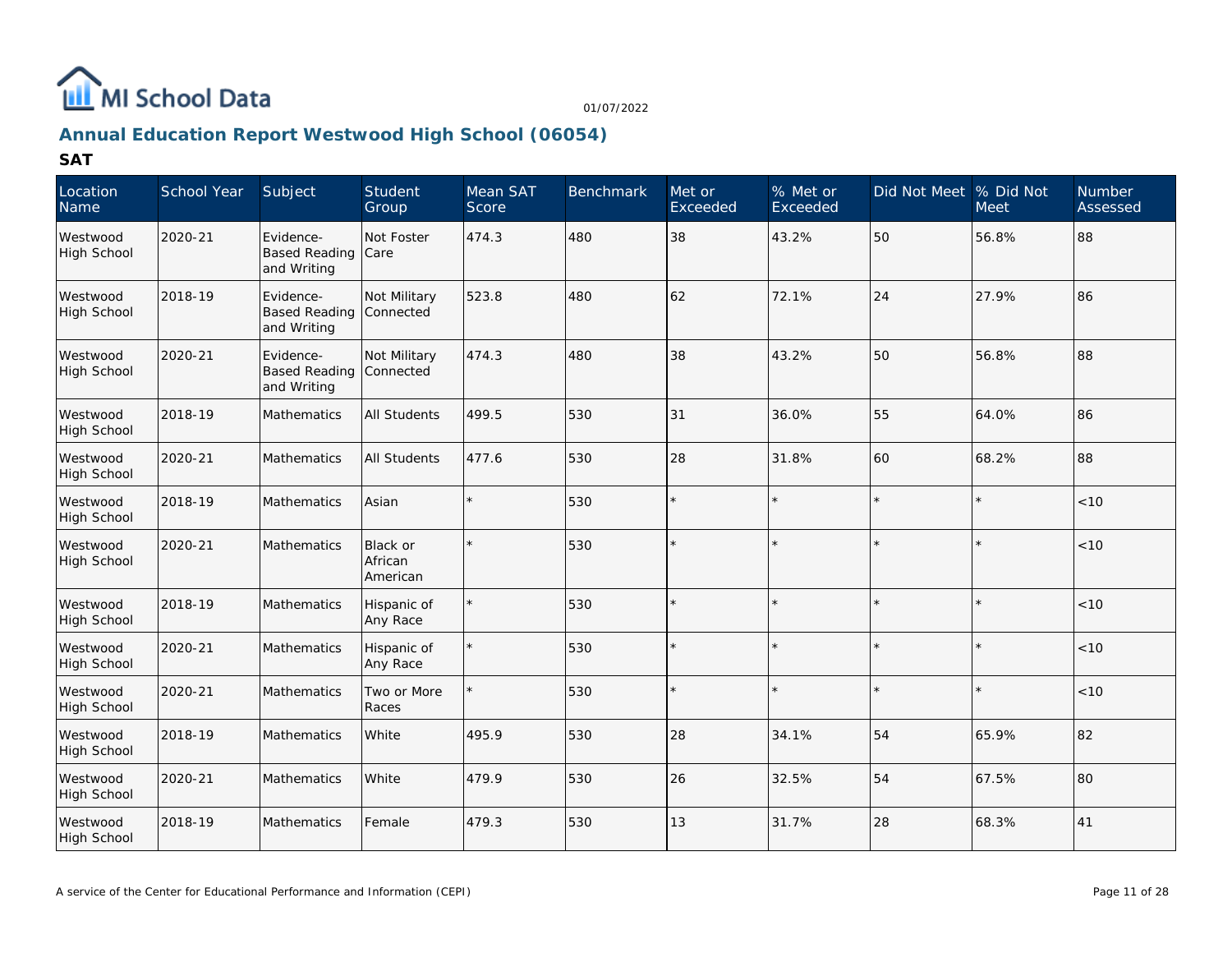

## **Annual Education Report Westwood High School (06054)**

| Location<br>Name               | School Year | Subject            | Student<br>Group                            | Mean SAT<br>Score | <b>Benchmark</b> | Met or<br>Exceeded | % Met or<br>Exceeded | Did Not Meet % Did Not | <b>Meet</b> | <b>Number</b><br>Assessed |
|--------------------------------|-------------|--------------------|---------------------------------------------|-------------------|------------------|--------------------|----------------------|------------------------|-------------|---------------------------|
| Westwood<br><b>High School</b> | 2020-21     | <b>Mathematics</b> | Female                                      | 483.2             | 530              | 15                 | 40.5%                | 22                     | 59.5%       | 37                        |
| Westwood<br>High School        | 2018-19     | <b>Mathematics</b> | Male                                        | 518.0             | 530              | 18                 | 40.0%                | 27                     | 60.0%       | 45                        |
| Westwood<br><b>High School</b> | 2020-21     | Mathematics        | Male                                        | 473.5             | 530              | 13                 | 25.5%                | 38                     | 74.5%       | 51                        |
| Westwood<br><b>High School</b> | 2018-19     | Mathematics        | Economically<br>Disadvantaged               | 475.0             | 530              |                    | 25.0%                | 21                     | 75.0%       | 28                        |
| Westwood<br>High School        | 2020-21     | Mathematics        | Economically<br>Disadvantaged               | 441.5             | 530              | $\overline{4}$     | 20%                  | 23                     | 80%         | 27                        |
| Westwood<br>High School        | 2018-19     | Mathematics        | Not<br>Economically<br>Disadvantaged        | 511.4             | 530              | 24                 | 41.4%                | 34                     | 58.6%       | 58                        |
| Westwood<br>High School        | 2020-21     | Mathematics        | <b>Not</b><br>Economically<br>Disadvantaged | 493.6             | 530              | 24                 | 39.3%                | 37                     | 60.7%       | 61                        |
| Westwood<br>High School        | 2018-19     | <b>Mathematics</b> | Not English<br>Learners                     | 499.5             | 530              | 31                 | 36.0%                | 55                     | 64.0%       | 86                        |
| Westwood<br>High School        | 2020-21     | Mathematics        | Not English<br>Learners                     | 477.6             | 530              | 28                 | 31.8%                | 60                     | 68.2%       | 88                        |
| Westwood<br><b>High School</b> | 2018-19     | Mathematics        | Not Migrant                                 | 499.5             | 530              | 31                 | 36.0%                | 55                     | 64.0%       | 86                        |
| Westwood<br>High School        | 2020-21     | Mathematics        | Not Migrant                                 | 477.6             | 530              | 28                 | 31.8%                | 60                     | 68.2%       | 88                        |
| Westwood<br>High School        | 2018-19     | Mathematics        | <b>Students With</b><br><b>Disabilities</b> | 440.0             | 530              | $<$ 3              | 50%                  | $\star$                | 50%         | 10                        |
| Westwood<br>High School        | 2020-21     | Mathematics        | <b>Students With</b><br><b>Disabilities</b> |                   | 530              |                    |                      | $\star$                |             | < 10                      |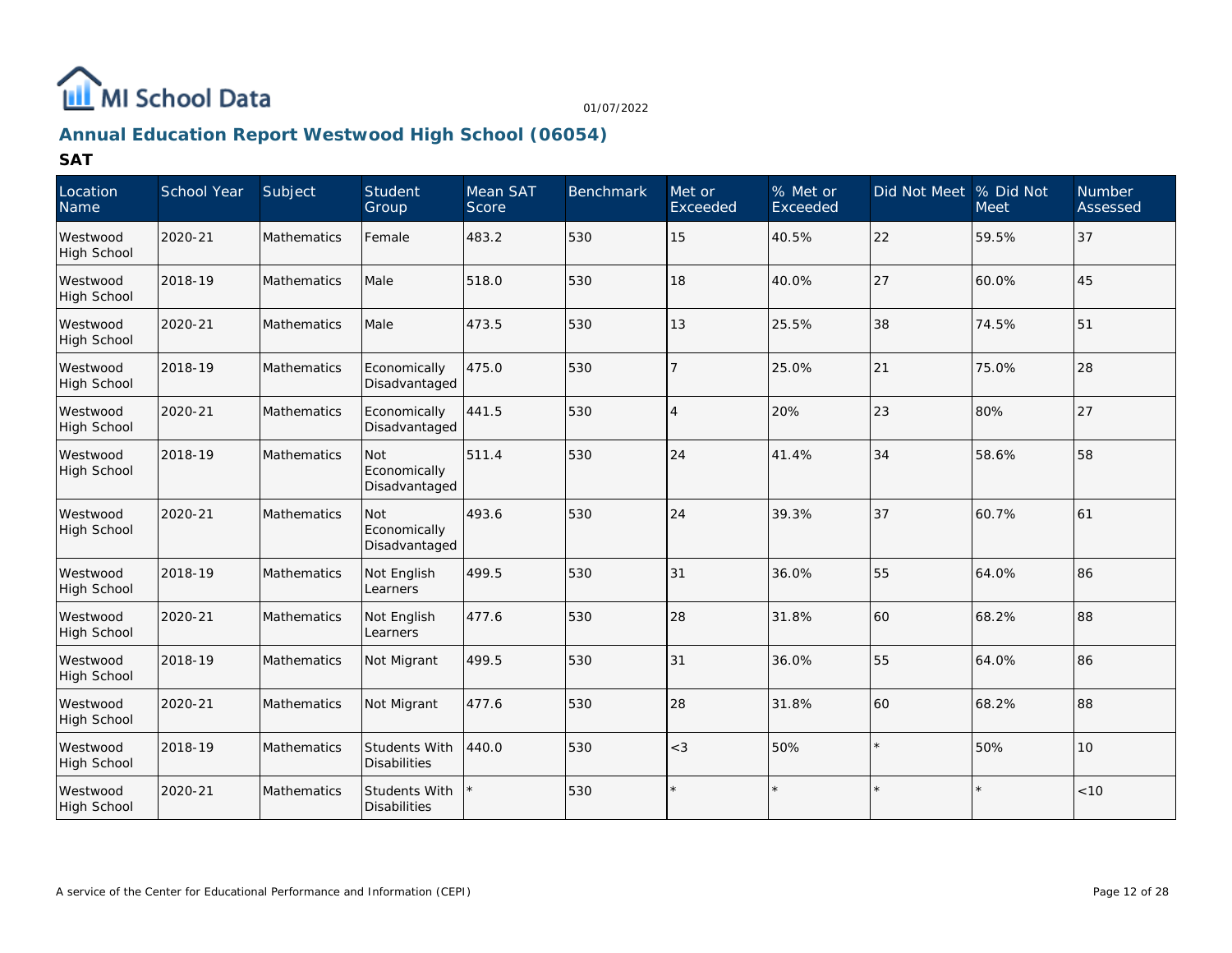

## **Annual Education Report Westwood High School (06054)**

| Location<br>Name               | <b>School Year</b> | Subject            | Student<br>Group                           | Mean SAT<br>Score | <b>Benchmark</b> | Met or<br>Exceeded | % Met or<br>Exceeded | Did Not Meet  % Did Not | <b>Meet</b> | Number<br>Assessed |
|--------------------------------|--------------------|--------------------|--------------------------------------------|-------------------|------------------|--------------------|----------------------|-------------------------|-------------|--------------------|
| Westwood<br>High School        | 2018-19            | <b>Mathematics</b> | <b>Students</b><br>Without<br>Disabilities | 507.4             | 530              | 30                 | 39.5%                | 46                      | 60.5%       | 76                 |
| Westwood<br>High School        | 2020-21            | <b>Mathematics</b> | Students<br>Without<br>Disabilities        | 488.0             | 530              | 28                 | 35.4%                | 51                      | 64.6%       | 79                 |
| Westwood<br>High School        | 2018-19            | Mathematics        | <b>Homeless</b>                            |                   | 530              |                    |                      |                         |             | < 10               |
| Westwood<br>High School        | 2018-19            | <b>Mathematics</b> | Not Homeless                               | 502.0             | 530              | 31                 | 37.3%                | 52                      | 62.7%       | 83                 |
| Westwood<br>High School        | 2020-21            | <b>Mathematics</b> | Not Homeless                               | 477.6             | 530              | 28                 | 31.8%                | 160                     | 68.2%       | 88                 |
| Westwood<br><b>High School</b> | 2018-19            | Mathematics        | Not Foster<br>Care                         | 499.5             | 530              | 31                 | 36.0%                | 55                      | 64.0%       | 86                 |
| Westwood<br>High School        | 2020-21            | <b>Mathematics</b> | Not Foster<br>Care                         | 477.6             | 530              | 28                 | 31.8%                | 160                     | 68.2%       | 88                 |
| Westwood<br>High School        | 2018-19            | <b>Mathematics</b> | Not Military<br>Connected                  | 499.5             | 530              | 31                 | 36.0%                | 55                      | 64.0%       | 86                 |
| Westwood<br>High School        | 2020-21            | <b>Mathematics</b> | Not Military<br>Connected                  | 477.6             | 530              | 28                 | 31.8%                | 60                      | 68.2%       | 88                 |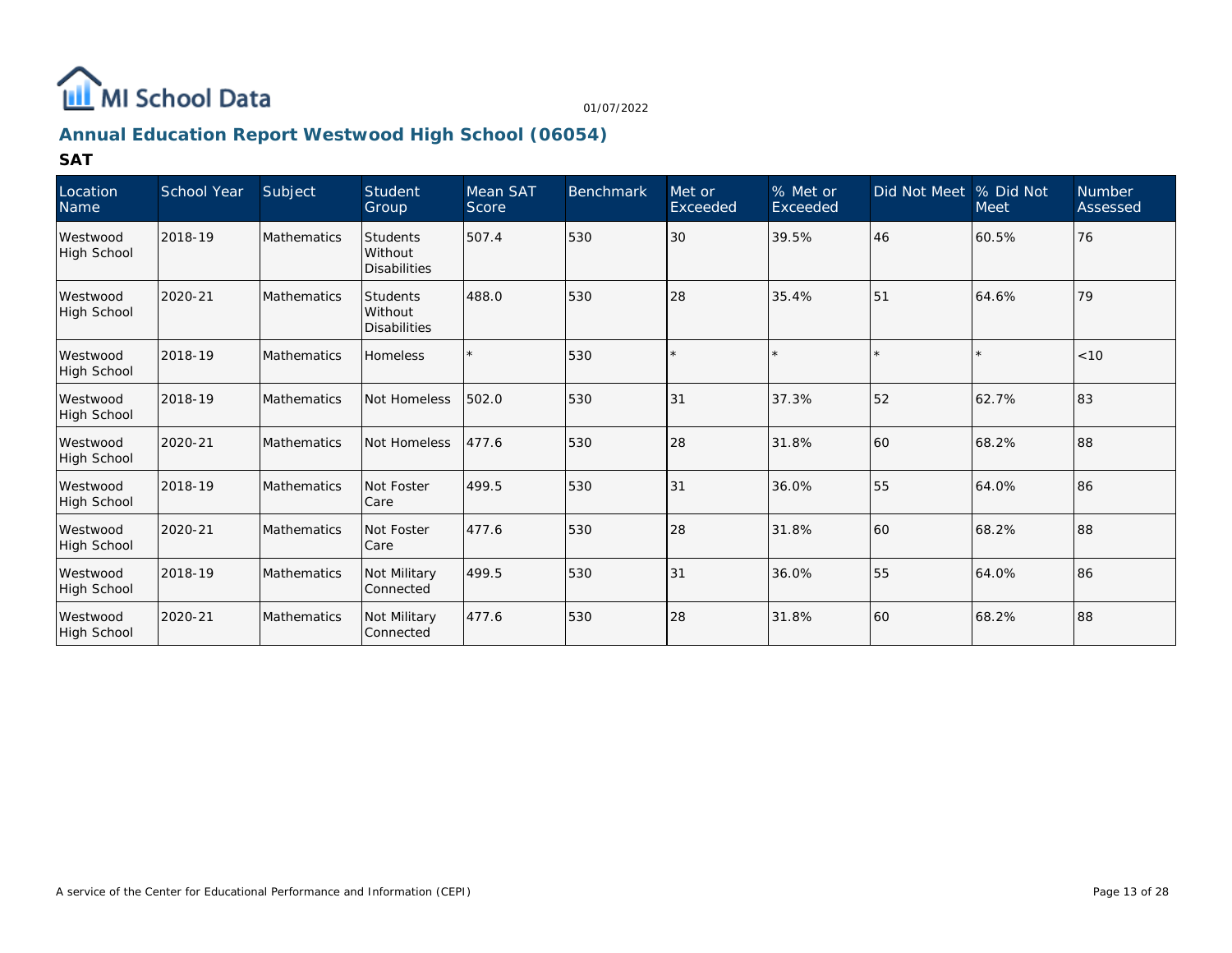

## **Annual Education Report Westwood High School (06054)**

### **MI-Access Participation**

| Subject     | Grade                | Student Group School Year     |         | <b>State Percent</b><br><b>Students</b><br>Proficient | <b>District</b><br>Percent<br><b>Students</b><br>Proficient | <b>School Percent Percent</b><br><b>Students</b><br>Proficient | Surpassed | Percent<br>Attained | Percent<br>Emerging |
|-------------|----------------------|-------------------------------|---------|-------------------------------------------------------|-------------------------------------------------------------|----------------------------------------------------------------|-----------|---------------------|---------------------|
| <b>ELA</b>  | 8th Grade<br>Content | All Students                  | 2020-21 | 63.2%                                                 | 0.0%                                                        | 0.0%                                                           | 0.0%      | 0.0%                | 100.0%              |
| Mathematics | 8th Grade<br>Content | All Students                  | 2020-21 | 67.1%                                                 | 0.0%                                                        | 0.0%                                                           | 0.0%      | 0.0%                | 100.0%              |
| <b>ELA</b>  | 8th Grade<br>Content | White                         | 2020-21 | 63.8%                                                 | 0.0%                                                        | $0.0\%$                                                        | 0.0%      | $0.0\%$             | 100.0%              |
| Mathematics | 8th Grade<br>Content | White                         | 2020-21 | 65.7%                                                 | 0.0%                                                        | 0.0%                                                           | 0.0%      | 0.0%                | 100.0%              |
| <b>ELA</b>  | 8th Grade<br>Content | Female                        | 2020-21 | 62.5%                                                 | 0.0%                                                        | 0.0%                                                           | 0.0%      | 0.0%                | 100.0%              |
| Mathematics | 8th Grade<br>Content | Female                        | 2020-21 | 56.3%                                                 | 0.0%                                                        | 0.0%                                                           | 0.0%      | 0.0%                | 100.0%              |
| <b>ELA</b>  | 8th Grade<br>Content | Economically<br>Disadvantaged | 2020-21 | 63.2%                                                 | 0.0%                                                        | 0.0%                                                           | 0.0%      | 0.0%                | 100.0%              |
| Mathematics | 8th Grade<br>Content | Economically<br>Disadvantaged | 2020-21 | 66.1%                                                 | 0.0%                                                        | 0.0%                                                           | 0.0%      | 0.0%                | 100.0%              |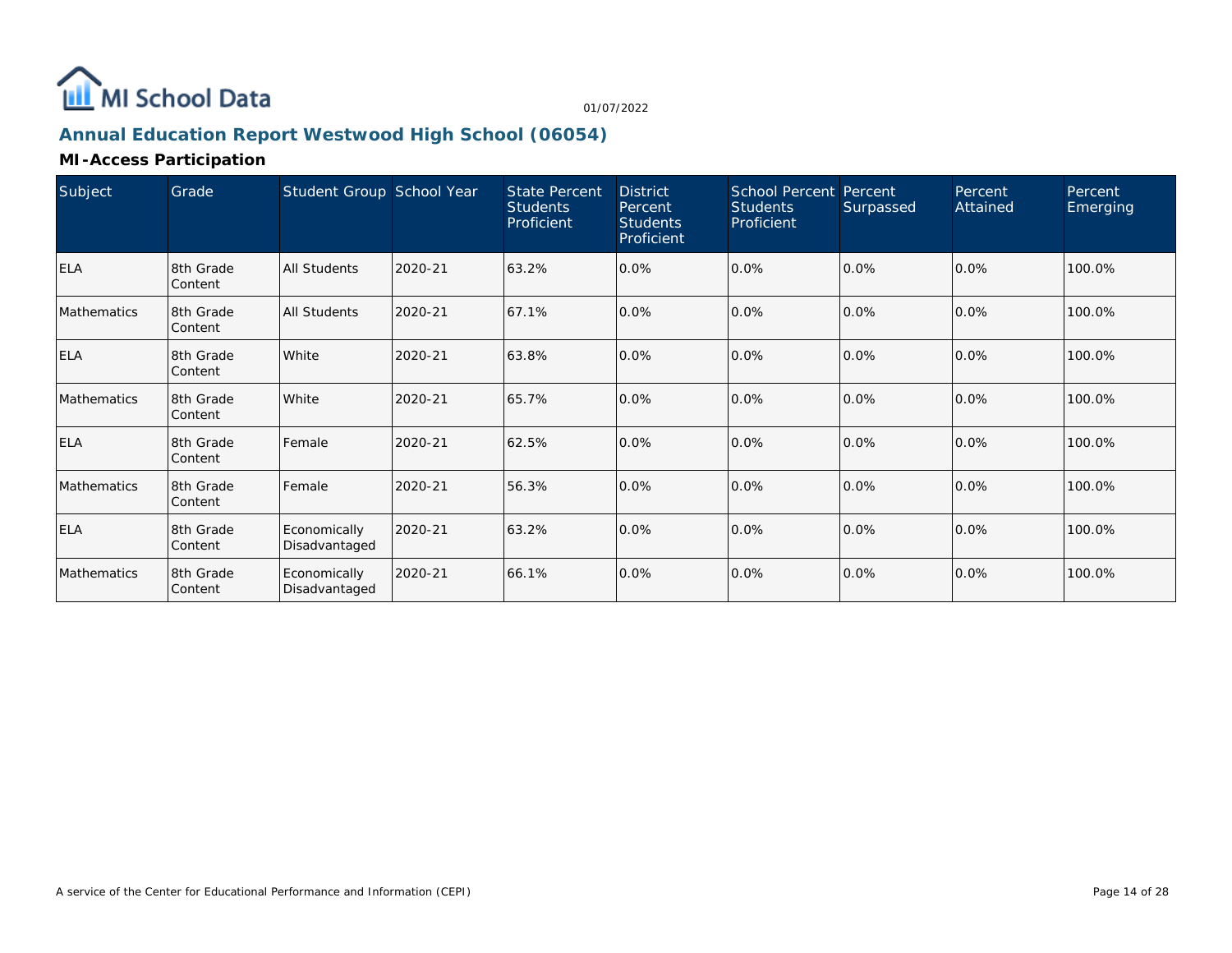

## **Annual Education Report Westwood High School (06054)**

| Subject    | Grade                           | Student<br>Group                             | School<br>Year | Number<br>Tested -<br>M-STEP,<br>SAT or MI-<br><b>Access</b> | Number<br>Tested -<br>Any MI-<br>Access | Percent<br>Tested -<br>Any MI-<br>Access | Number<br>Tested -<br>Functional<br>Independe<br>nce | Percent<br>Tested -<br>Functional<br>Independe<br>nce | <b>Number</b><br>Tested -<br>Supported<br>Independe<br>nce | Percent<br>Tested -<br>Supported<br>Independe n<br>nce | <b>Number</b><br>Tested -<br>Participatio Participatio | Percent<br>Tested -<br>n. |
|------------|---------------------------------|----------------------------------------------|----------------|--------------------------------------------------------------|-----------------------------------------|------------------------------------------|------------------------------------------------------|-------------------------------------------------------|------------------------------------------------------------|--------------------------------------------------------|--------------------------------------------------------|---------------------------|
| <b>ELA</b> | All Grades<br>(Combined)        | All Students                                 | 2020-21        | 90                                                           | $<10$                                   |                                          |                                                      | $\star$                                               | ÷                                                          |                                                        |                                                        | $\star$                   |
| <b>ELA</b> | <b>All Grades</b><br>(Combined) | <b>Black or</b><br>African<br>American       | 2020-21        | < 10                                                         |                                         |                                          |                                                      |                                                       |                                                            | ×.                                                     |                                                        | $\star$                   |
| <b>ELA</b> | All Grades<br>(Combined)        | Hispanic of<br>Any Race                      | 2020-21        | $<10$                                                        |                                         |                                          |                                                      |                                                       |                                                            |                                                        |                                                        | $\star$                   |
| <b>ELA</b> | All Grades<br>(Combined)        | Two or More<br>Races                         | 2020-21        | $<10$                                                        |                                         | $\star$                                  |                                                      | $\star$                                               | ÷                                                          |                                                        | $\star$                                                | $\star$                   |
| <b>ELA</b> | All Grades<br>(Combined)        | White                                        | 2020-21        | 82                                                           | < 10                                    | $\star$                                  |                                                      | $\star$                                               | ÷                                                          | $\star$                                                | $\star$                                                | $\star$                   |
| <b>ELA</b> | All Grades<br>(Combined)        | Female                                       | 2020-21        | 38                                                           | < 10                                    |                                          |                                                      |                                                       | ÷                                                          |                                                        |                                                        | $\star$                   |
| <b>ELA</b> | All Grades<br>(Combined)        | Male                                         | 2020-21        | 52                                                           | < 10                                    |                                          |                                                      |                                                       |                                                            |                                                        |                                                        | $\star$                   |
| <b>ELA</b> | All Grades<br>(Combined)        | Economicall<br>У<br>Disadvantag<br>ed        | 2020-21        | 29                                                           | < 10                                    |                                          |                                                      |                                                       |                                                            |                                                        |                                                        | $\star$                   |
| <b>ELA</b> | All Grades<br>(Combined)        | Not<br>Economicall<br>y<br>Disadvantag<br>ed | 2020-21        | 61                                                           | $<10$                                   |                                          |                                                      |                                                       |                                                            |                                                        |                                                        | $\star$                   |
| <b>ELA</b> | All Grades<br>(Combined)        | Not English<br>Learners                      | 2020-21        | 90                                                           | $<10$                                   |                                          |                                                      |                                                       | $\star$                                                    | ×.                                                     | $\star$                                                | $\star$                   |
| ELA        | All Grades<br>(Combined)        | Not Migrant                                  | 2020-21        | 90                                                           | $<10$                                   |                                          |                                                      |                                                       |                                                            |                                                        |                                                        | $\star$                   |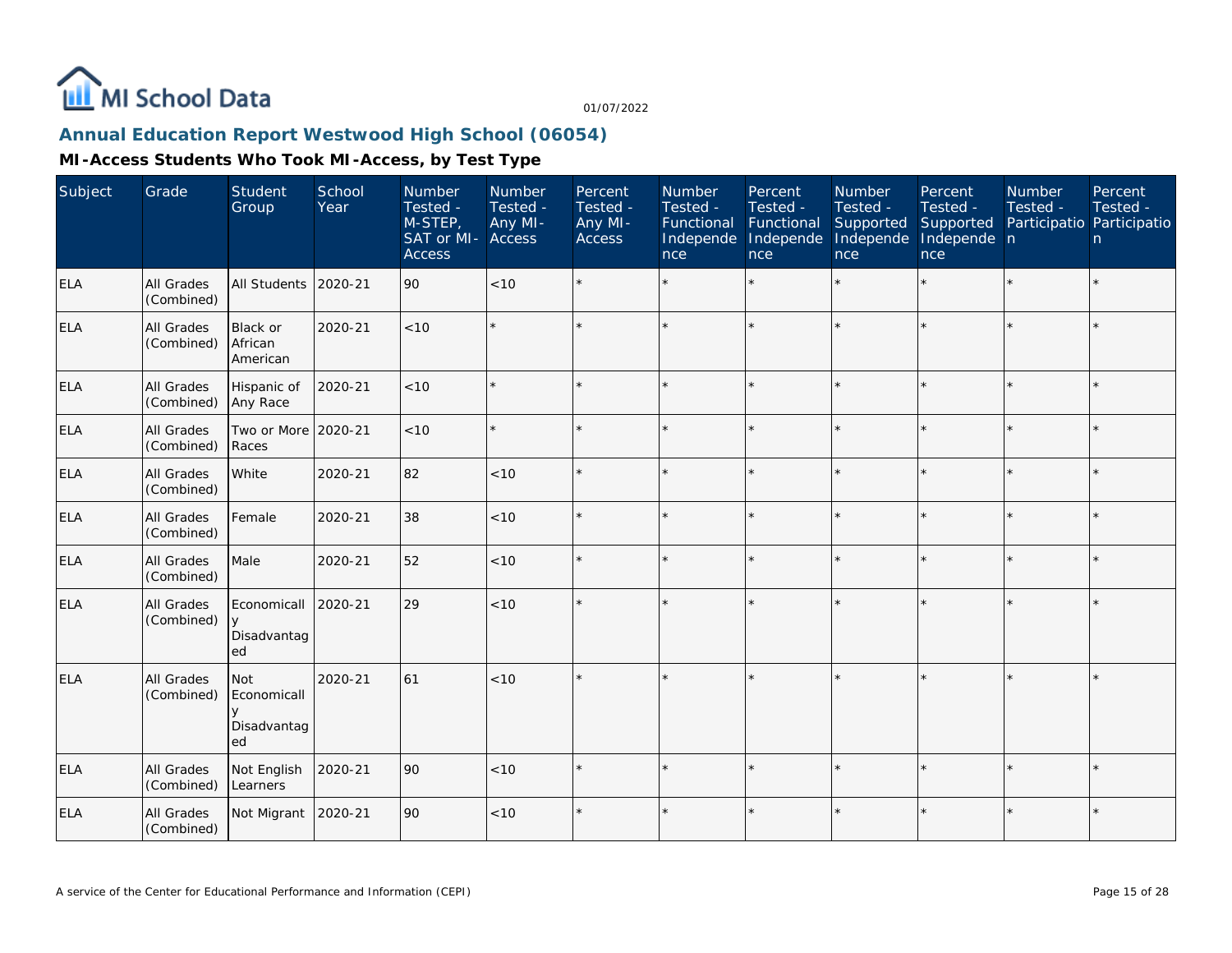

## **Annual Education Report Westwood High School (06054)**

| Subject                  | Grade                           | <b>Student</b><br>Group                    | School<br>Year | Number<br>Tested -<br>M-STEP,<br>SAT or MI-<br><b>Access</b> | Number<br>Tested -<br>Any MI-<br>Access | Percent<br>Tested -<br>Any MI-<br><b>Access</b> | Number<br>Tested -<br>Functional<br>Independe<br>nce | Percent<br>Tested -<br>Functional<br>Independe<br>nce | Number<br>Tested -<br>Supported<br>Independe<br>nce | Percent<br>Tested -<br>Supported<br>Independe n<br>nce | Number<br>Tested -<br>Participatio Participatio | Percent<br>Tested -<br>n. |
|--------------------------|---------------------------------|--------------------------------------------|----------------|--------------------------------------------------------------|-----------------------------------------|-------------------------------------------------|------------------------------------------------------|-------------------------------------------------------|-----------------------------------------------------|--------------------------------------------------------|-------------------------------------------------|---------------------------|
| <b>ELA</b>               | All Grades<br>(Combined)        | Students<br>l With<br><b>Disabilities</b>  | 2020-21        | 11                                                           | $<10$                                   |                                                 |                                                      |                                                       |                                                     |                                                        |                                                 | $\star$                   |
| <b>ELA</b>               | All Grades<br>(Combined)        | Students<br>Without<br><b>Disabilities</b> | 2020-21        | 79                                                           | < 10                                    |                                                 |                                                      |                                                       |                                                     | ×.                                                     |                                                 | $\star$                   |
| <b>ELA</b>               | <b>All Grades</b><br>(Combined) | Not<br>Homeless                            | 2020-21        | 90                                                           | < 10                                    |                                                 |                                                      |                                                       |                                                     |                                                        |                                                 | $\star$                   |
| <b>ELA</b>               | All Grades<br>(Combined)        | Not Foster<br>Care                         | 2020-21        | 90                                                           | < 10                                    |                                                 |                                                      |                                                       |                                                     |                                                        |                                                 | $\star$                   |
| ELA                      | All Grades<br>(Combined)        | Not Military<br>Connected                  | 2020-21        | 90                                                           | < 10                                    |                                                 |                                                      | $\star$                                               | ų.                                                  |                                                        |                                                 | $\star$                   |
| Mathematics              | All Grades<br>(Combined)        | <b>All Students</b>                        | 2020-21        | 90                                                           | < 10                                    |                                                 |                                                      |                                                       | ÷                                                   | ×.                                                     |                                                 | $\star$                   |
| Mathematics All Grades   | (Combined)                      | Black or<br>African<br>American            | 2020-21        | < 10                                                         |                                         |                                                 |                                                      |                                                       |                                                     |                                                        |                                                 | $\star$                   |
| Mathematics All Grades   | (Combined)                      | Hispanic of<br>Any Race                    | 2020-21        | < 10                                                         |                                         |                                                 |                                                      | ÷                                                     |                                                     |                                                        |                                                 | $\star$                   |
| Mathematics All Grades   | (Combined)                      | Two or More 2020-21<br>Races               |                | < 10                                                         |                                         |                                                 |                                                      |                                                       |                                                     |                                                        |                                                 | $\star$                   |
| Mathematics All Grades   | (Combined)                      | White                                      | 2020-21        | 82                                                           | < 10                                    | $\Phi$                                          |                                                      | $\star$                                               | ÷                                                   |                                                        |                                                 | $\star$                   |
| Mathematics All Grades   | (Combined)                      | Female                                     | 2020-21        | 38                                                           | < 10                                    |                                                 |                                                      |                                                       |                                                     |                                                        |                                                 | $\star$                   |
| Mathematics   All Grades | (Combined)                      | Male                                       | 2020-21        | 52                                                           | $<10$                                   |                                                 |                                                      |                                                       |                                                     |                                                        |                                                 | $\star$                   |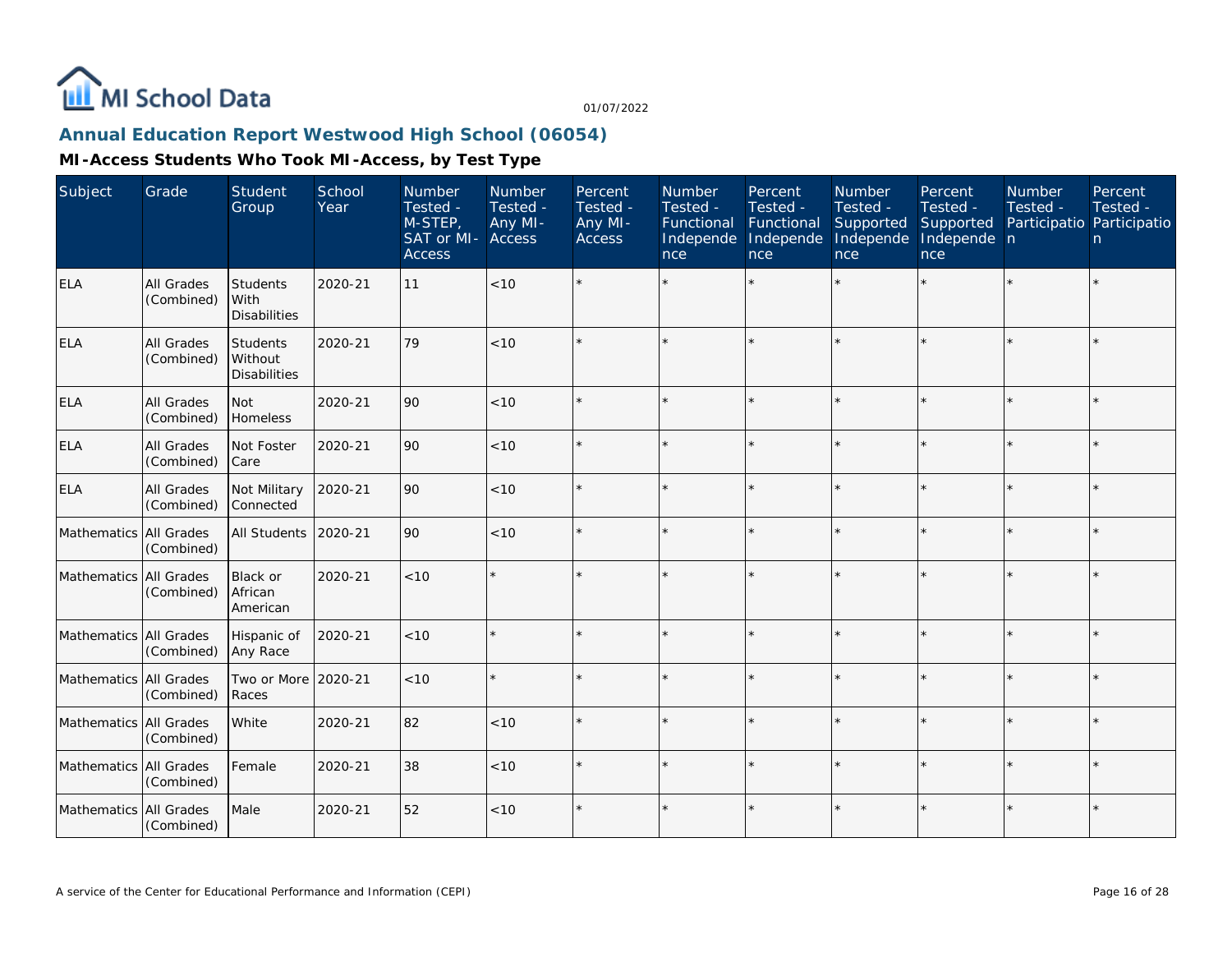

## **Annual Education Report Westwood High School (06054)**

| Subject                | Grade                           | Student<br>Group                                         | School<br>Year | Number<br>Tested -<br>M-STEP,<br>SAT or MI- Access<br><b>Access</b> | Number<br>Tested -<br>Any MI- | Percent<br>Tested -<br>Any MI-<br>Access | Number<br>Tested -<br>Functional<br>Independe<br>nce | Percent<br>Tested -<br>Functional<br>Independe<br>nce | Number<br>Tested -<br>Supported<br>Independe<br>nce | Percent<br>Tested -<br>Supported<br>Independe n<br>nce | Number<br>Tested -<br>Participatio Participatio | Percent<br>Tested -<br>n. |
|------------------------|---------------------------------|----------------------------------------------------------|----------------|---------------------------------------------------------------------|-------------------------------|------------------------------------------|------------------------------------------------------|-------------------------------------------------------|-----------------------------------------------------|--------------------------------------------------------|-------------------------------------------------|---------------------------|
| Mathematics All Grades | (Combined)                      | Economicall<br><b>y</b><br>Disadvantag<br>ed             | 2020-21        | 29                                                                  | < 10                          |                                          |                                                      |                                                       |                                                     | $\star$                                                |                                                 | ×.                        |
| Mathematics All Grades | (Combined)                      | <b>Not</b><br>Economicall<br>$\vee$<br>Disadvantag<br>ed | 2020-21        | 61                                                                  | < 10                          |                                          |                                                      |                                                       |                                                     |                                                        |                                                 | $\star$                   |
| Mathematics All Grades | (Combined)                      | Not English<br>Learners                                  | 2020-21        | 90                                                                  | < 10                          |                                          |                                                      | ÷                                                     |                                                     |                                                        |                                                 | $\star$                   |
| Mathematics All Grades | (Combined)                      | Not Migrant                                              | 2020-21        | 90                                                                  | $<10$                         |                                          |                                                      | $\star$                                               |                                                     | $\star$                                                |                                                 | $\star$                   |
| Mathematics All Grades | (Combined)                      | Students<br>With<br><b>Disabilities</b>                  | 2020-21        | 11                                                                  | < 10                          |                                          |                                                      |                                                       |                                                     |                                                        |                                                 | $\star$                   |
| Mathematics All Grades | (Combined)                      | Students<br>l Without<br><b>Disabilities</b>             | 2020-21        | 79                                                                  | < 10                          |                                          |                                                      | ÷                                                     |                                                     |                                                        |                                                 | $\star$                   |
| Mathematics All Grades | (Combined)                      | Not<br>Homeless                                          | 2020-21        | 90                                                                  | $<10$                         |                                          |                                                      | $\star$                                               |                                                     |                                                        |                                                 | $\star$                   |
| Mathematics All Grades | (Combined)                      | Not Foster<br>Care                                       | 2020-21        | 90                                                                  | < 10                          |                                          |                                                      | $\star$                                               |                                                     | $\star$                                                |                                                 | $\star$                   |
| Mathematics All Grades | (Combined)                      | Not Military<br>Connected                                | 2020-21        | 90                                                                  | < 10                          |                                          |                                                      |                                                       |                                                     | ×.                                                     |                                                 | $\star$                   |
| Science                | All Grades<br>(Combined)        | <b>All Students</b>                                      | 2020-21        | 83                                                                  | < 10                          |                                          |                                                      | $\star$                                               |                                                     | ×.                                                     |                                                 | $\star$                   |
| Science                | <b>All Grades</b><br>(Combined) | Black or<br>African<br>American                          | 2020-21        | < 10                                                                | $\star$                       |                                          |                                                      | $\star$                                               |                                                     |                                                        |                                                 | $\star$                   |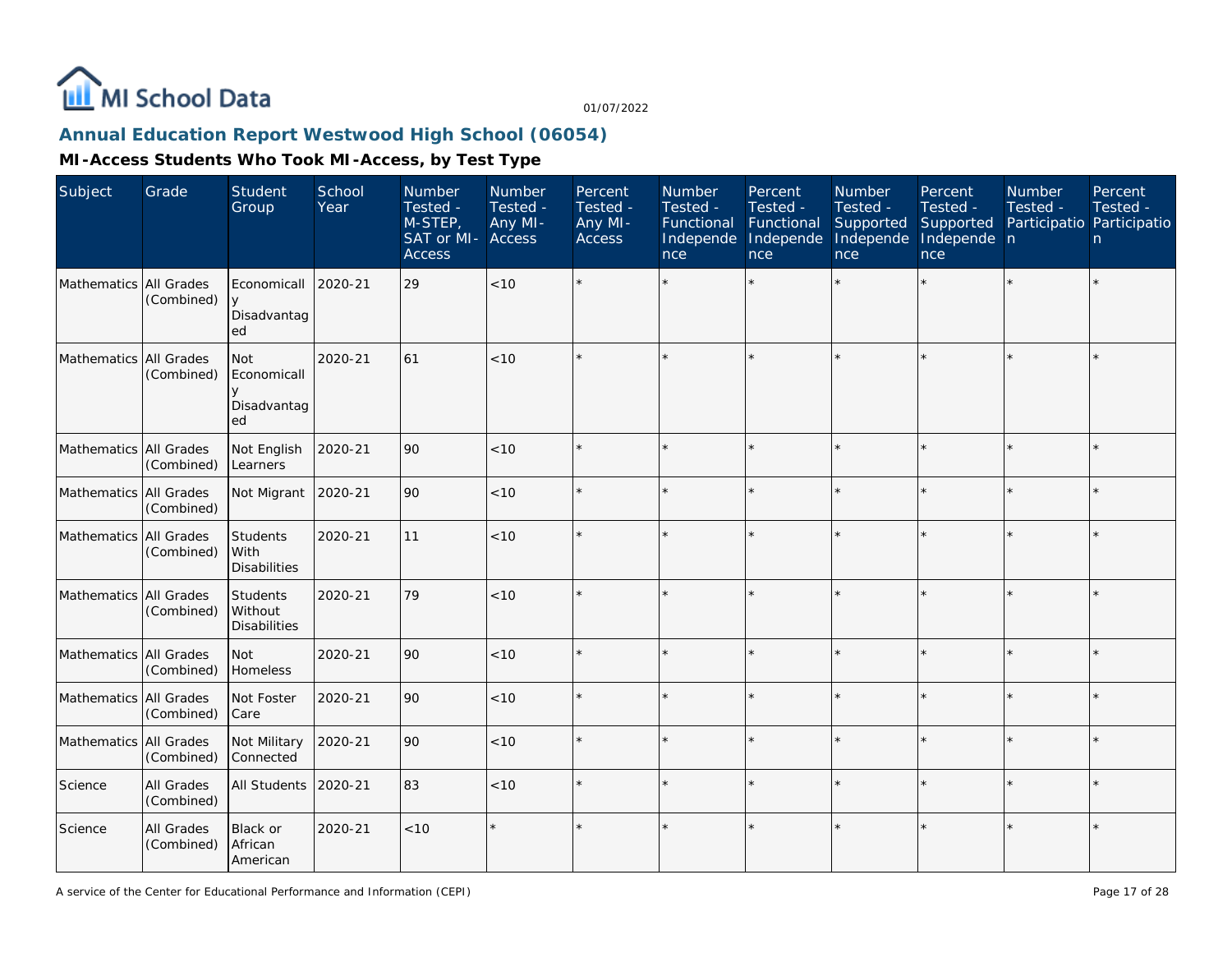

## **Annual Education Report Westwood High School (06054)**

| Subject | Grade                    | Student<br>Group                                         | School<br>Year | Number<br>Tested -<br>M-STEP,<br>SAT or MI-<br><b>Access</b> | Number<br>Tested -<br>Any MI-<br>Access | Percent<br>Tested -<br>Any MI-<br>Access | Number<br>Tested -<br>Functional<br>Independe<br>nce | Percent<br>Tested -<br>Functional<br>Independe<br>nce | Number<br>Tested -<br>Supported<br>Independe<br>nce | Percent<br>Tested -<br>Supported<br>Independe n<br>nce | Number<br>Tested - | Percent<br>Tested -<br>Participatio Participatio<br>n |
|---------|--------------------------|----------------------------------------------------------|----------------|--------------------------------------------------------------|-----------------------------------------|------------------------------------------|------------------------------------------------------|-------------------------------------------------------|-----------------------------------------------------|--------------------------------------------------------|--------------------|-------------------------------------------------------|
| Science | All Grades<br>(Combined) | Hispanic of<br>Any Race                                  | 2020-21        | < 10                                                         | $\star$                                 |                                          |                                                      | $\star$                                               | ÷.                                                  | $\star$                                                |                    | $\star$                                               |
| Science | All Grades<br>(Combined) | Two or More 2020-21<br>Races                             |                | < 10                                                         | $\star$                                 |                                          |                                                      | $\star$                                               |                                                     | ÷                                                      | $\star$            | $\star$                                               |
| Science | All Grades<br>(Combined) | White                                                    | 2020-21        | 76                                                           | < 10                                    |                                          |                                                      | $\star$                                               |                                                     | $\star$                                                |                    | $\star$                                               |
| Science | All Grades<br>(Combined) | Female                                                   | 2020-21        | 35                                                           | $<10$                                   |                                          |                                                      | $\star$                                               |                                                     | ×.                                                     |                    | $\star$                                               |
| Science | All Grades<br>(Combined) | Male                                                     | 2020-21        | 48                                                           | < 10                                    |                                          |                                                      | $\star$                                               |                                                     | ×.                                                     |                    | $\star$                                               |
| Science | All Grades<br>(Combined) | Economicall<br>Disadvantag<br>ed                         | 2020-21        | 23                                                           | < 10                                    |                                          |                                                      |                                                       |                                                     | $\star$                                                |                    | $\star$                                               |
| Science | All Grades<br>(Combined) | <b>Not</b><br>Economicall<br>$\vee$<br>Disadvantag<br>ed | 2020-21        | 60                                                           | < 10                                    |                                          |                                                      |                                                       |                                                     | $\star$                                                |                    | $\star$                                               |
| Science | All Grades<br>(Combined) | Not English<br>Learners                                  | 2020-21        | 83                                                           | < 10                                    |                                          |                                                      | $\star$                                               |                                                     | $\star$                                                |                    | $\star$                                               |
| Science | All Grades<br>(Combined) | Not Migrant                                              | 2020-21        | 83                                                           | < 10                                    |                                          |                                                      | $\star$                                               |                                                     | $\star$                                                |                    | $\star$                                               |
| Science | All Grades<br>(Combined) | Students<br>With<br>Disabilities                         | 2020-21        | < 10                                                         | $\star$                                 |                                          |                                                      |                                                       |                                                     |                                                        |                    | $\star$                                               |
| Science | All Grades<br>(Combined) | Students<br>Without<br><b>Disabilities</b>               | 2020-21        | 75                                                           | < 10                                    |                                          |                                                      | $\star$                                               |                                                     |                                                        |                    | $\star$                                               |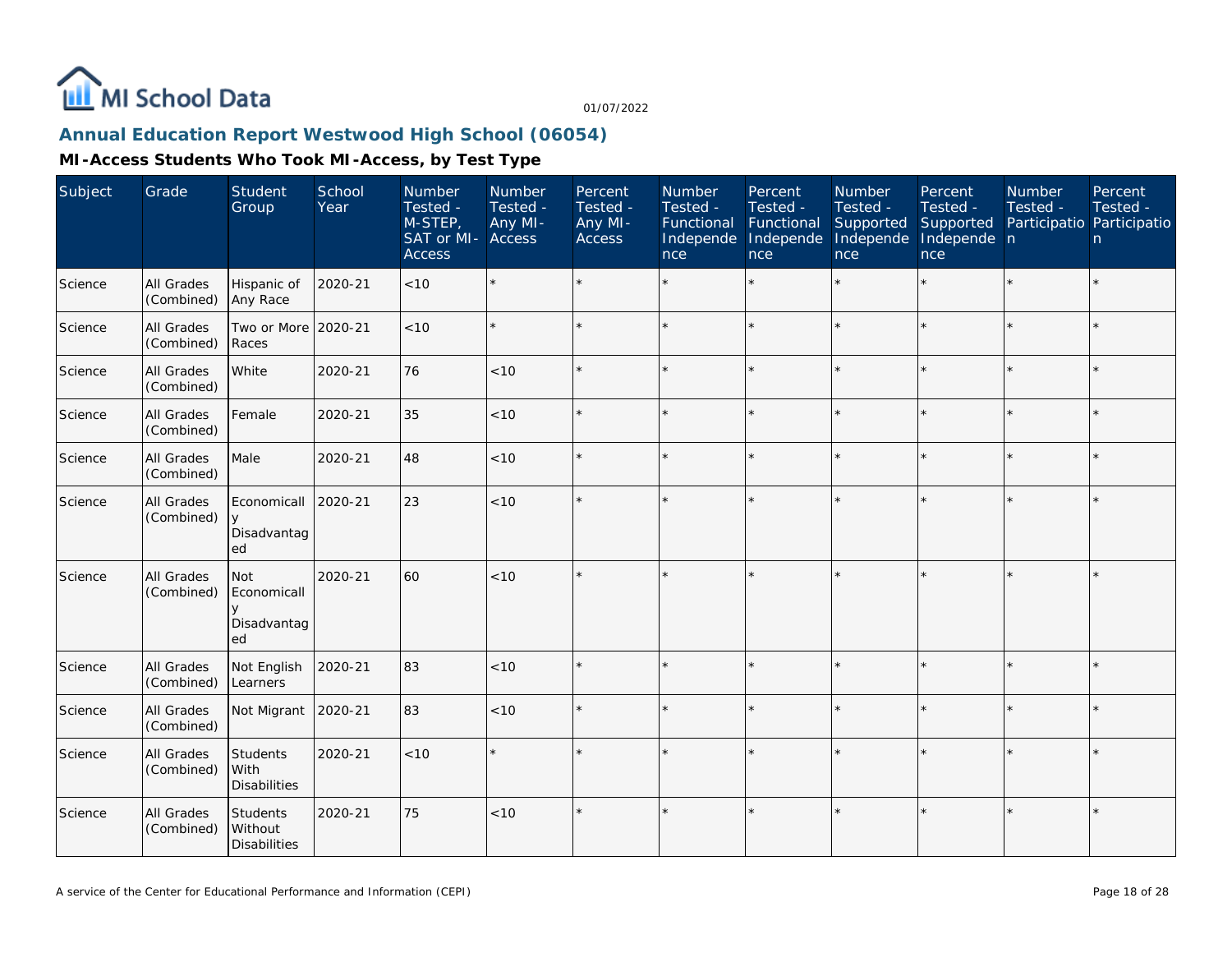

## **Annual Education Report Westwood High School (06054)**

| Subject                  | Grade                           | Student<br>Group                 | School<br>Year | Number<br>Tested -<br>M-STEP,<br>SAT or MI- Access<br><b>Access</b> | Number<br>Tested -<br>Any MI- | Percent<br>Tested -<br>Any MI-<br><b>Access</b> | Number<br>Tested -<br>Functional Functional<br>Independe<br>nce | Percent<br>Tested -<br>Independe<br><b>nce</b> | Number<br>Tested -<br>Supported<br>Independe<br>nce | Percent<br>Tested -<br>Supported<br>Independe n<br>nce | Number<br>Tested -<br>Participatio Participatio | Percent<br>Tested -<br>n |
|--------------------------|---------------------------------|----------------------------------|----------------|---------------------------------------------------------------------|-------------------------------|-------------------------------------------------|-----------------------------------------------------------------|------------------------------------------------|-----------------------------------------------------|--------------------------------------------------------|-------------------------------------------------|--------------------------|
| Science                  | All Grades<br>(Combined)        | Not<br>Homeless                  | 2020-21        | 83                                                                  | < 10                          |                                                 |                                                                 |                                                | $\star$                                             |                                                        |                                                 | $\star$                  |
| Science                  | All Grades<br>(Combined)        | Not Foster<br>Care               | 2020-21        | 83                                                                  | $<10$                         |                                                 |                                                                 |                                                |                                                     |                                                        |                                                 | $\star$                  |
| Science                  | <b>All Grades</b><br>(Combined) | Not Military<br>Connected        | 2020-21        | 83                                                                  | < 10                          |                                                 |                                                                 |                                                | $\star$                                             | ×.                                                     |                                                 | $\star$                  |
| Social<br>Studies        | All Grades<br>(Combined)        | All Students                     | 2020-21        | 83                                                                  | < 10                          |                                                 |                                                                 |                                                |                                                     |                                                        |                                                 | $\star$                  |
| Social<br><b>Studies</b> | All Grades<br>(Combined)        | Black or<br>African<br>American  | 2020-21        | < 10                                                                |                               |                                                 |                                                                 |                                                |                                                     |                                                        |                                                 | $\star$                  |
| Social<br><b>Studies</b> | All Grades<br>(Combined)        | Hispanic of<br>Any Race          | 2020-21        | < 10                                                                |                               |                                                 |                                                                 |                                                |                                                     |                                                        |                                                 | $\star$                  |
| Social<br><b>Studies</b> | <b>All Grades</b><br>(Combined) | Two or More<br>Races             | 2020-21        | < 10                                                                |                               | ÷                                               |                                                                 |                                                | $\star$                                             |                                                        | $\star$                                         | $\star$                  |
| Social<br><b>Studies</b> | <b>All Grades</b><br>(Combined) | White                            | 2020-21        | 76                                                                  | < 10                          |                                                 |                                                                 |                                                |                                                     |                                                        |                                                 | $\star$                  |
| Social<br><b>Studies</b> | <b>All Grades</b><br>(Combined) | Female                           | 2020-21        | 35                                                                  | < 10                          |                                                 |                                                                 |                                                |                                                     |                                                        |                                                 | $\star$                  |
| Social<br><b>Studies</b> | <b>All Grades</b><br>(Combined) | Male                             | 2020-21        | 48                                                                  | < 10                          | $\star$                                         | $\star$                                                         | $\star$                                        |                                                     | sk.                                                    | $\star$                                         | $\star$                  |
| Social<br>Studies        | All Grades<br>(Combined)        | Economicall<br>Disadvantag<br>ed | 2020-21        | 23                                                                  | < 10                          |                                                 |                                                                 |                                                |                                                     |                                                        |                                                 | $\star$                  |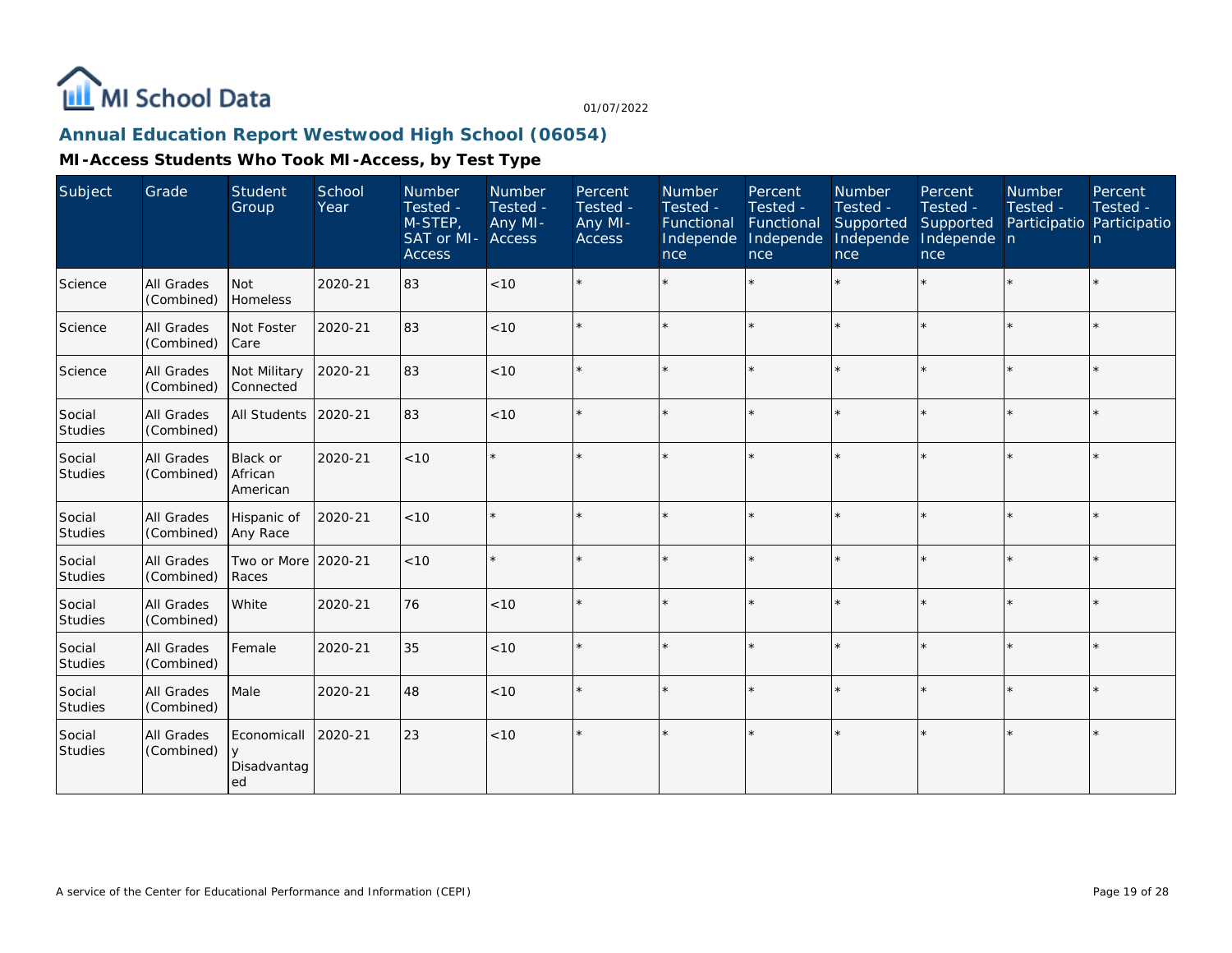

## **Annual Education Report Westwood High School (06054)**

| Subject                  | Grade                           | Student<br>Group                                  | School<br>Year | <b>Number</b><br>Tested -<br>M-STEP,<br>SAT or MI-<br><b>Access</b> | Number<br>Tested -<br>Any MI-<br>Access | Percent<br>Tested -<br>Any MI-<br><b>Access</b> | <b>Number</b><br>Tested -<br>Functional<br>Independe<br>nce | Percent<br>Tested -<br>Functional<br>Independe<br>nce | Number<br>Tested -<br>Supported<br>Independe<br>nce | Percent<br>Tested -<br>Supported<br>Independe n<br>nce | Number<br>Tested - | Percent<br>Tested -<br>Participatio Participatio<br>n. |
|--------------------------|---------------------------------|---------------------------------------------------|----------------|---------------------------------------------------------------------|-----------------------------------------|-------------------------------------------------|-------------------------------------------------------------|-------------------------------------------------------|-----------------------------------------------------|--------------------------------------------------------|--------------------|--------------------------------------------------------|
| Social<br>Studies        | <b>All Grades</b><br>(Combined) | <b>Not</b><br>Economicall<br>Disadvantag<br>ed    | 2020-21        | 60                                                                  | < 10                                    |                                                 |                                                             |                                                       |                                                     |                                                        |                    | $\star$                                                |
| Social<br><b>Studies</b> | All Grades<br>(Combined)        | Not English<br>Learners                           | 2020-21        | 83                                                                  | < 10                                    | $\star$                                         |                                                             |                                                       |                                                     |                                                        |                    | $\star$                                                |
| Social<br><b>Studies</b> | All Grades<br>(Combined)        | Not Migrant                                       | 2020-21        | 83                                                                  | < 10                                    | $\star$                                         |                                                             |                                                       |                                                     |                                                        |                    | $\star$                                                |
| Social<br>Studies        | All Grades<br>(Combined)        | <b>Students</b><br>l With<br><b>Disabilities</b>  | 2020-21        | < 10                                                                |                                         |                                                 |                                                             |                                                       |                                                     |                                                        |                    | $\star$                                                |
| Social<br>Studies        | All Grades<br>(Combined)        | <b>Students</b><br>Without<br><b>Disabilities</b> | 2020-21        | 75                                                                  | < 10                                    |                                                 |                                                             |                                                       |                                                     |                                                        |                    | ÷.                                                     |
| Social<br>Studies        | <b>All Grades</b><br>(Combined) | l Not<br><b>Homeless</b>                          | 2020-21        | 83                                                                  | < 10                                    | $\star$                                         |                                                             |                                                       |                                                     |                                                        |                    | $\star$                                                |
| Social<br>Studies        | All Grades<br>(Combined)        | Not Foster<br>l Care                              | 2020-21        | 83                                                                  | < 10                                    | $\star$                                         |                                                             |                                                       | $\star$                                             |                                                        |                    | $\star$                                                |
| Social<br>Studies        | All Grades<br>(Combined)        | Not Military<br>l Connected                       | 2020-21        | 83                                                                  | < 10                                    |                                                 |                                                             |                                                       |                                                     |                                                        |                    | $\star$                                                |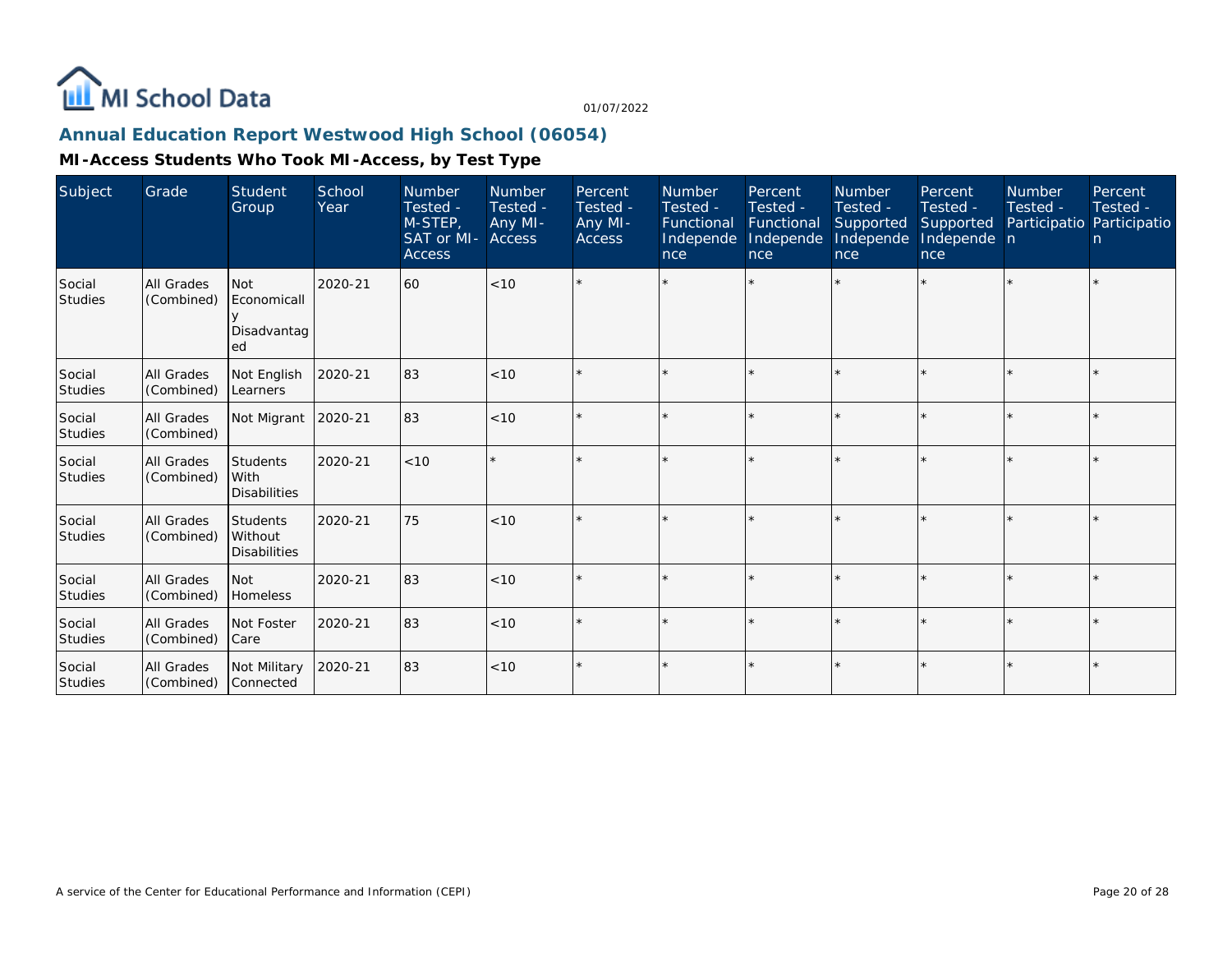

## **Annual Education Report Westwood High School (06054)**

## **High School Graduation: Four-Year Adjusted Cohort Rate**

| Student Group                        | <b>Baseline Data</b><br>(2016) | Most Recent<br><b>Results (2020)</b> | Interim Objective<br>(2020) | Interim Objective<br>(2021) | Long-Term Target<br>(2025) |
|--------------------------------------|--------------------------------|--------------------------------------|-----------------------------|-----------------------------|----------------------------|
| All Students                         | 79.79%                         | 95.12%                               | 86.30%                      | 87.93%                      | 94.44%                     |
| Asian                                | 90.77%                         | < 10                                 | 92.40%                      | 92.81%                      | 94.44%                     |
| Hispanic of Any Race 172.07%         |                                | <10                                  | 82.01%                      | 84.50%                      | 94.44%                     |
| l White                              | 83.48%                         | 96.15%                               | 88.35%                      | 89.57%                      | 94.44%                     |
| Economically<br>Disadvantaged        | 67.48%                         | 84.62%                               | 79.46%                      | 82.46%                      | 94.44%                     |
| Students With<br><b>Disabilities</b> | 57.12%                         | 70.00%                               | 73.71%                      | 77.86%                      | 94.44%                     |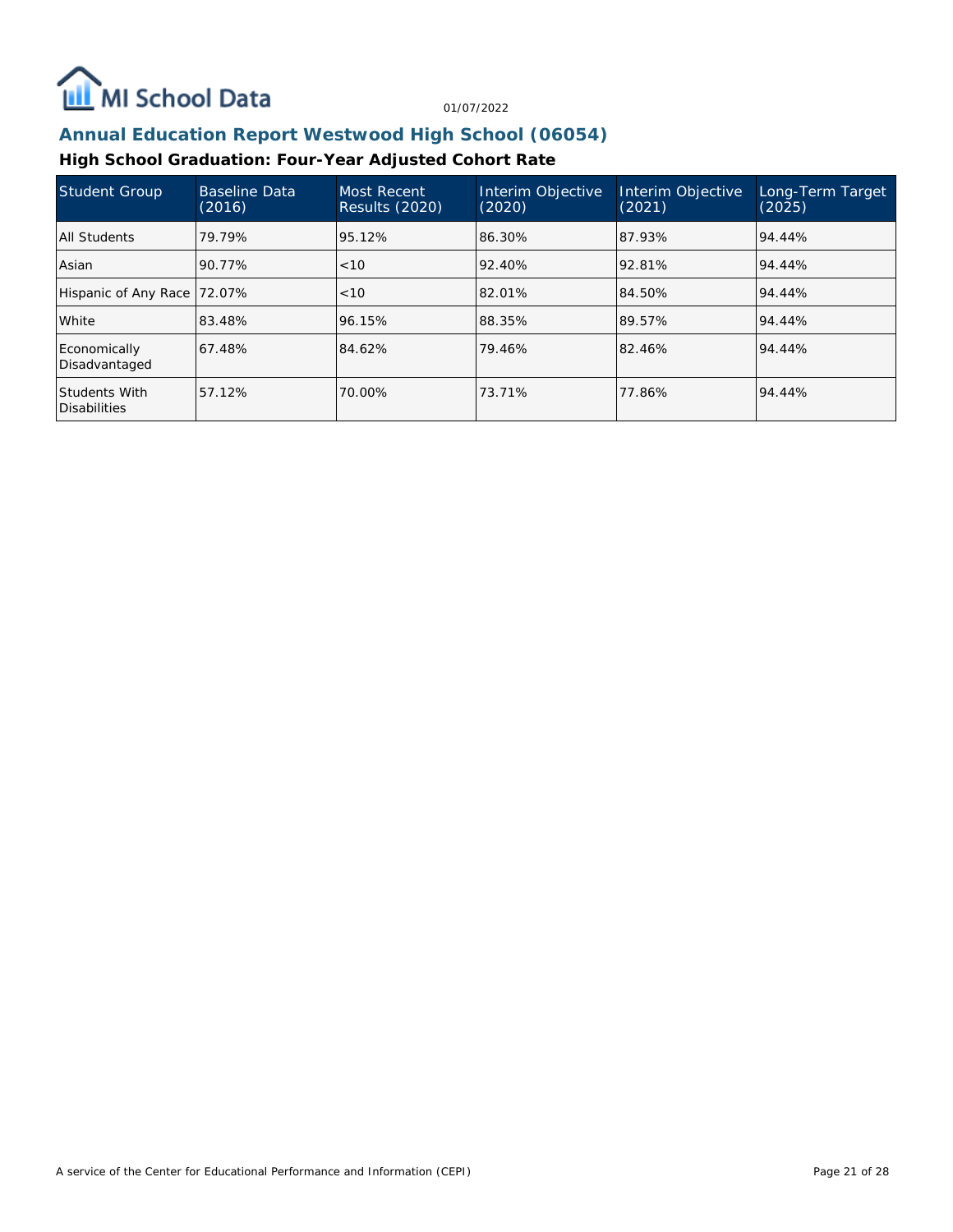

## **Annual Education Report Westwood High School (06054)**

#### **Accountability Details Attendance Data**

| <b>Student Group</b> | Statewide | <b>District</b> | School |
|----------------------|-----------|-----------------|--------|
| All Students         | 80.07%    | N/A             | 54.01% |

*\* All data based on students enrolled for a full academic year.*

*\*\* More information regarding the Michigan School Index System can be found at the following link:*

#### **Inexperienced Teachers**

|                                       | <b>Total Number Number</b><br>of Staffing<br>Group |      | Percent<br>Inexperience Thexperience | Count High-<br>Poverty<br><b>Schools</b> | Percent High- Count Low-<br>Poverty<br><b>Schools</b> | Poverty<br><b>Schools</b> | <b>Percent Low-</b><br>Poverty<br>Schools |
|---------------------------------------|----------------------------------------------------|------|--------------------------------------|------------------------------------------|-------------------------------------------------------|---------------------------|-------------------------------------------|
| Westwood High 22.55<br>School (06054) |                                                    | 2.00 | 8.9%                                 | IN/A                                     | N/A                                                   | 2.00                      | 8.9%                                      |

#### **Inexperienced Principals and Other School Leaders**

|                                        | <b>Total Number Number</b><br>of Staffing<br>Group |      | Percent<br>Inexperience Inexperience | Count High-<br>Poverty<br><b>Schools</b> | Percent High- Count Low-<br>Poverty<br><b>Schools</b> | Poverty<br><b>Schools</b> | Percent Low-<br>Poverty<br>Schools |
|----------------------------------------|----------------------------------------------------|------|--------------------------------------|------------------------------------------|-------------------------------------------------------|---------------------------|------------------------------------|
| Westwood High   1.50<br>School (06054) |                                                    | 0.00 | $0.0\%$                              | N/A                                      | N/A                                                   | 0.00                      | $0.0\%$                            |

#### **Teacher Emergency or Provisional Credentials**

|                                       | of Teachers | Provisional<br><b>Credentials</b> | Total Number Number with Percent with Count High-<br>Emergency or Emergency or Poverty<br>Provisional<br><b>Credentials</b> | Schools | Percent High- Count Low-<br>Poverty<br><b>Schools</b> | Poverty<br><b>Schools</b> | <b>Percent Low-</b><br>Poverty<br>Schools |
|---------------------------------------|-------------|-----------------------------------|-----------------------------------------------------------------------------------------------------------------------------|---------|-------------------------------------------------------|---------------------------|-------------------------------------------|
| Westwood High 22.55<br>School (06054) |             | 0.00                              | $0.0\%$                                                                                                                     | N/A     | N/A                                                   | 0.00                      | $0.0\%$                                   |

#### **Out-of-Field Teachers**

|                                       | Total Number Number of<br>of Teachers | Out-of-Field<br><b>Teachers</b> | Percent of<br>Out-of-Field<br>Teachers | Count High-<br>Poverty<br><b>Schools</b> | Percent High- Count Low-<br>Poverty<br><b>Schools</b> | Poverty<br><b>Schools</b> | <b>Percent Low-</b><br>Poverty<br>Schools |
|---------------------------------------|---------------------------------------|---------------------------------|----------------------------------------|------------------------------------------|-------------------------------------------------------|---------------------------|-------------------------------------------|
| Westwood High 22.55<br>School (06054) |                                       | 0.00                            | $0.0\%$                                | IN/A                                     | N/A                                                   | 0.00                      | $0.0\%$                                   |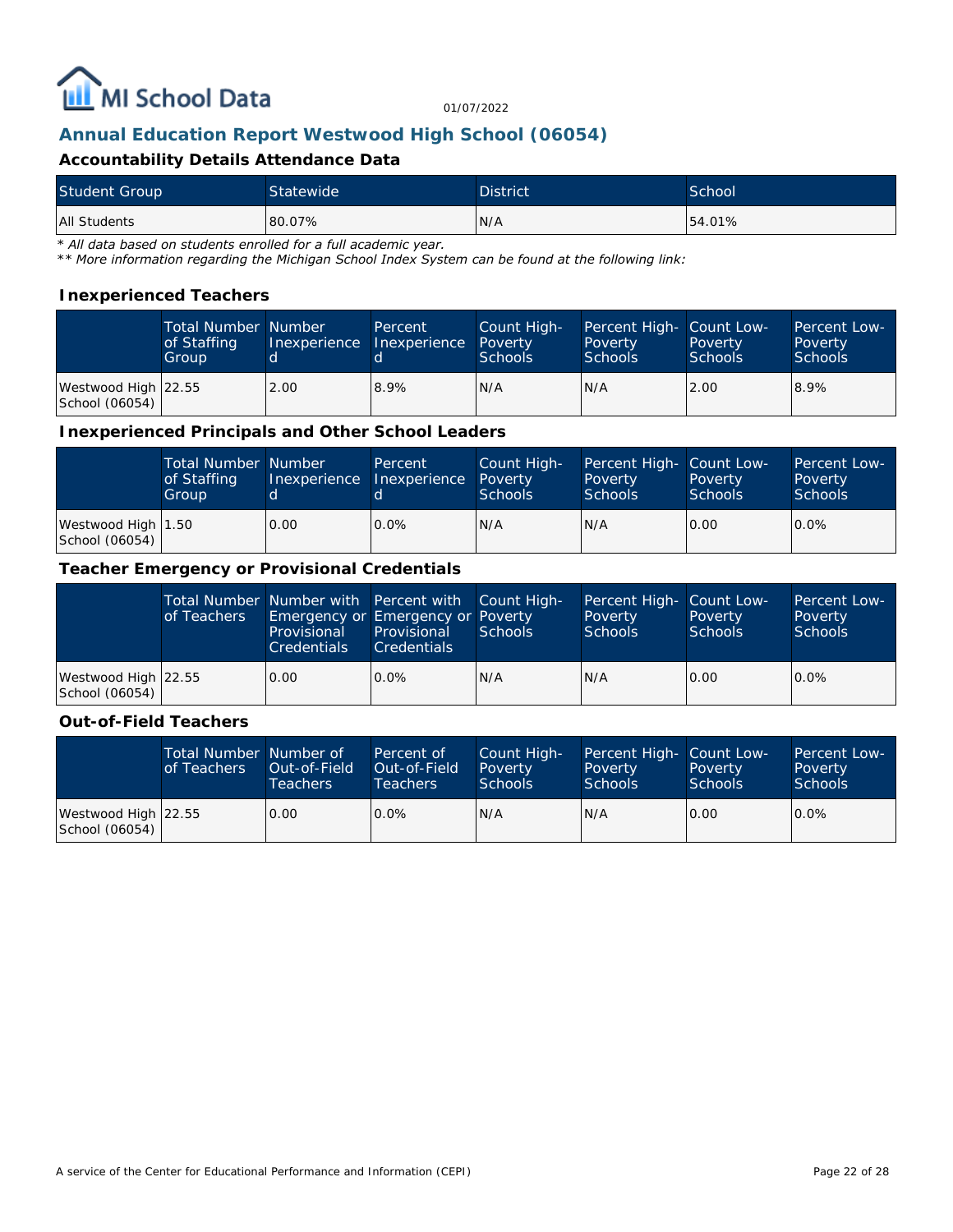

# **Annual Education Report Westwood High School (06054)**

### **NAEP Grade 4 Math**

|                                                 | Percent of<br><b>Students</b> | Percent below<br><b>Basic</b> | Percent Basic | Percent Proficient Percent Advanced |                |
|-------------------------------------------------|-------------------------------|-------------------------------|---------------|-------------------------------------|----------------|
| <b>All Students</b>                             | 100                           | 24                            | 41            | 29                                  | 7              |
| Male                                            | 51                            | 22                            | 40            | 30                                  | 8              |
| Female                                          | 49                            | 25                            | 42            | 28                                  | 5              |
| Eligible                                        | 51                            | 36                            | 44            | 18                                  | $\overline{2}$ |
| Not Eligible                                    | 49                            | 12                            | 37            | 40                                  | 11             |
| Info not available                              | $\ddagger$                    | $\ddagger$                    | $\ddagger$    | $\ddagger$                          | $\ddagger$     |
| White                                           | 65                            | 15                            | 41            | 36                                  | 8              |
| <b>Black or African</b><br>American             | 17                            | 51                            | 39            | 9                                   | 1              |
| Hispanic                                        | 9                             | 34                            | 45            | 17                                  | $\overline{4}$ |
| Asian                                           | 3                             | 9                             | 32            | 37                                  | 22             |
| American Indian or<br>Alaska Native             | $\ddagger$                    | $\ddagger$                    | $\ddagger$    | $\ddagger$                          | $\ddagger$     |
| Native Hawaiian or<br>Other Pacific<br>Islander | $\ddagger$                    | $\ddagger$                    | $\ddagger$    | $\ddagger$                          | $\ddagger$     |
| Two or More Races                               | 5                             | 29                            | 42            | 22                                  | 7              |
| <b>Students With</b><br><b>Disabilities</b>     | 11                            | 60                            | 29            | 10                                  |                |
| Students Without<br><b>Disabilities</b>         | 89                            | 19                            | 42            | 31                                  | $\overline{7}$ |
| English Language<br>Learners                    | 10                            | 37                            | 46            | 14                                  | $\overline{2}$ |
| Not English<br>Language Learners                | 90                            | 22                            | 40            | 31                                  | $\overline{7}$ |

*‡ Reporting Standards not met. Note: Observed differences are not necessarily statistically significant. Detail may not sum to total because of rounding. SOURCE: U.S. Department of Education. Institute for Education Sciences. National Center for Education Statistics. National Assessment of Educational Progress (NAEP) 2019 Mathematics Achievement.*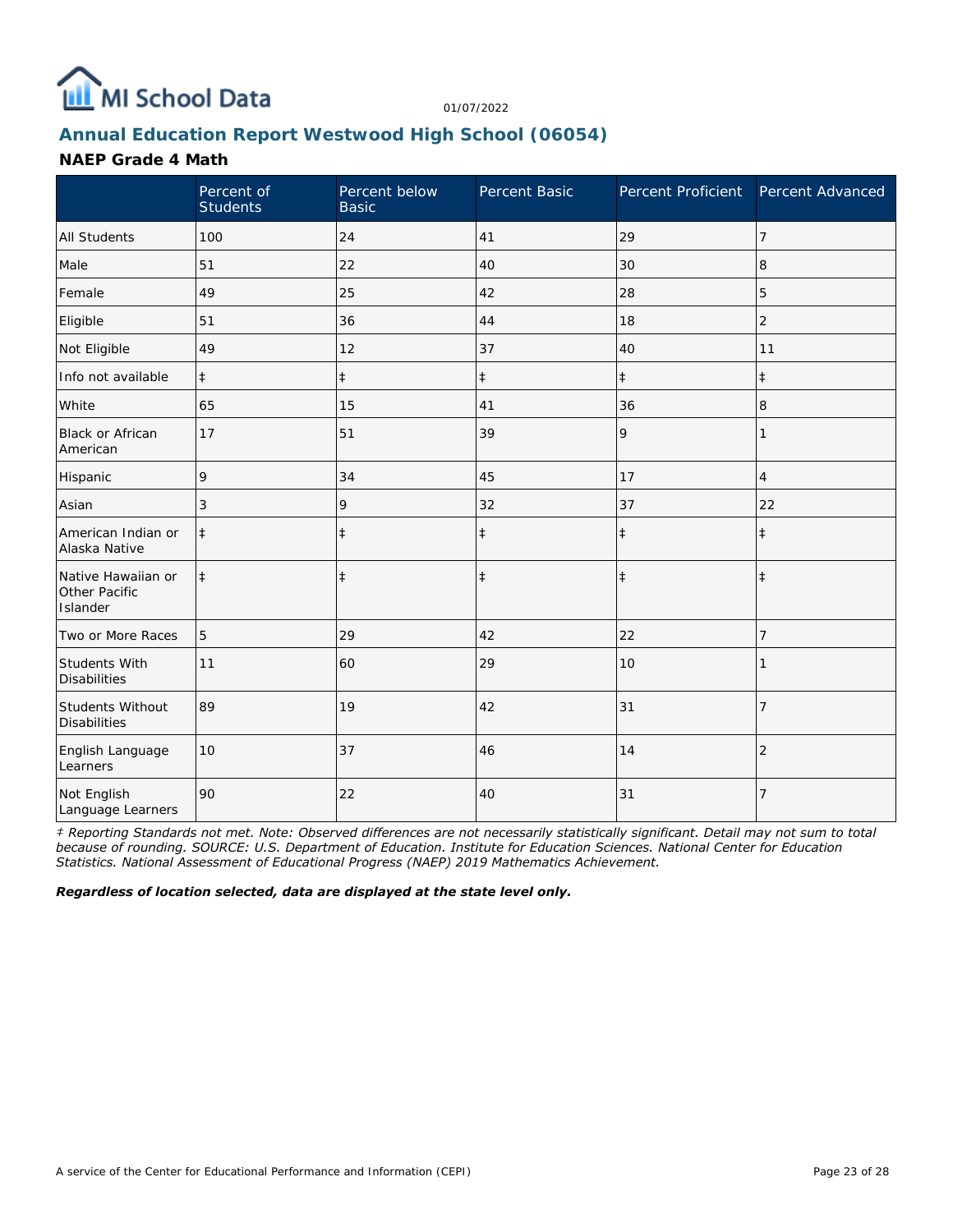

# **Annual Education Report Westwood High School (06054)**

### **NAEP Grade 8 Math**

|                                                 | Percent of<br><b>Students</b> | Percent below<br><b>Basic</b> | Percent Basic |            | Percent Proficient Percent Advanced |
|-------------------------------------------------|-------------------------------|-------------------------------|---------------|------------|-------------------------------------|
| <b>All Students</b>                             | 32                            | 68                            | 31            | 9          |                                     |
| Male                                            | 51                            | 33                            | 67            | 31         | 10                                  |
| Female                                          | 49                            | 31                            | 69            | 31         | 7                                   |
| Eligible                                        | 4                             | 48                            | 52            | 16         | 3                                   |
| Not Eligible                                    | 55                            | 19                            | 81            | 43         | 13                                  |
| Info not available                              | $\ddagger$                    | $\ddagger$                    | $\ddagger$    | $\ddagger$ | $\ddagger$                          |
| White                                           | 70                            | 25                            | 75            | 37         | 11                                  |
| Black or African<br>American                    | 15                            | 64                            | 36            | 9          |                                     |
| Hispanic                                        | 8                             | 41                            | 59            | 16         | $\overline{2}$                      |
| Asian                                           | 3                             | 14                            | 86            | 52         | 21                                  |
| American Indian or<br>Alaska Native             | $\ddagger$                    | $\ddagger$                    | $\ddagger$    | $\ddagger$ | $\ddagger$                          |
| Native Hawaiian or<br>Other Pacific<br>Islander | $\ddagger$                    | $\ddagger$                    | $\ddagger$    | $\ddagger$ | $\ddagger$                          |
| Two or More Races                               | $\overline{4}$                | 39                            | 61            | 24         | 4                                   |
| Students With<br><b>Disabilities</b>            | 10                            | 75                            | 25            | 5          | 0                                   |
| Students Without<br><b>Disabilities</b>         | 90                            | 27                            | 73            | 34         | 9                                   |
| English Language<br>Learners                    | 6                             | 60                            | 40            | 8          |                                     |
| Not English<br>Language Learners                | 94                            | 30                            | 70            | 32         | 9                                   |

*‡ Reporting Standards not met. NOTE: Observed differences are not necessarily statistically significant. Detail may not sum to total because of rounding. SOURCE: U.S. Department of Education. Institute for Education Sciences. National Center for Education Statistics. National Assessment of Educational Progress (NAEP) 2019 Mathematics Achievement.*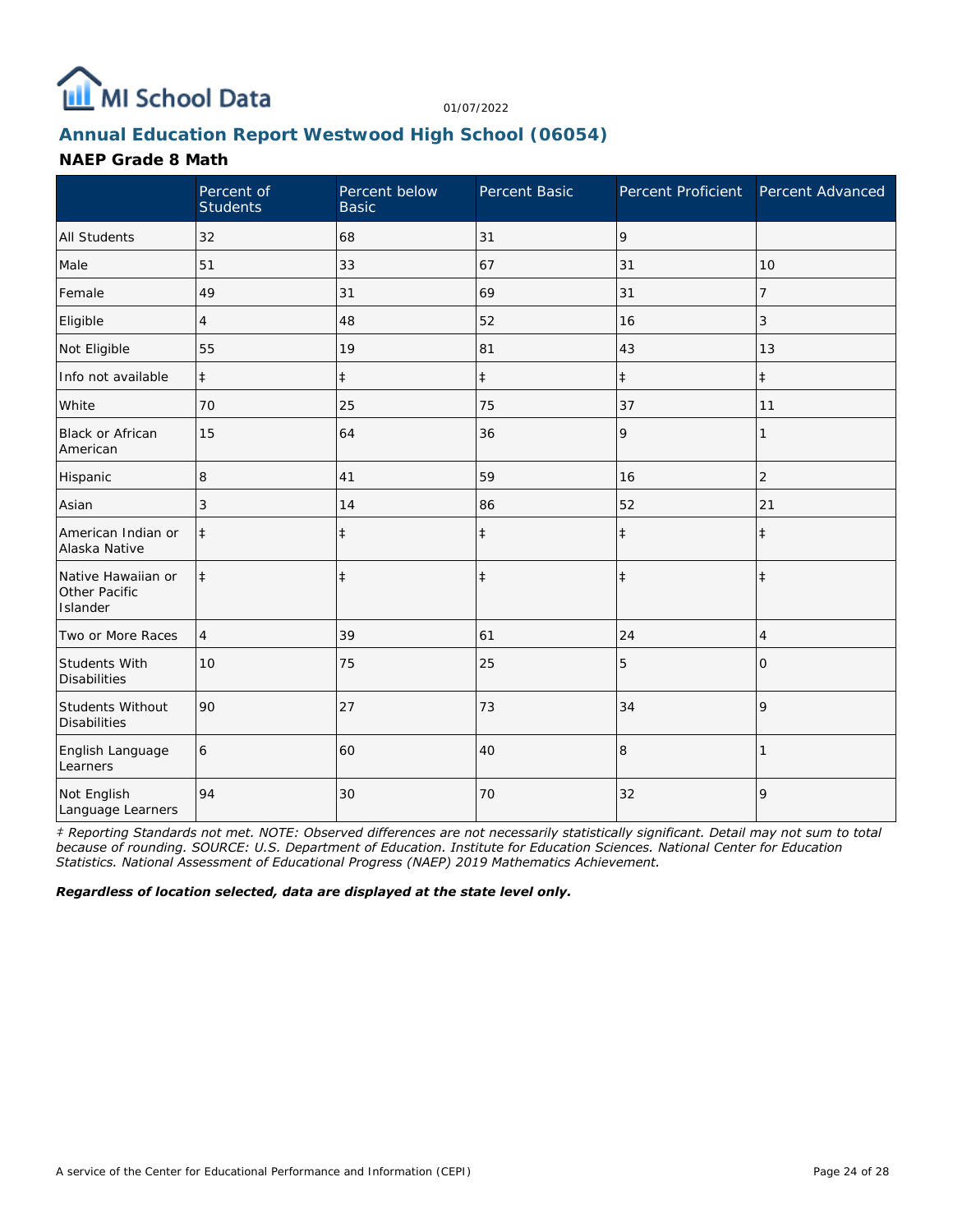

# **Annual Education Report Westwood High School (06054)**

### **NAEP Grade 4 Reading**

|                                                 | Percent of<br><b>Students</b> | Percent below<br><b>Basic</b> | Percent Basic | Percent Proficient Percent Advanced |                |
|-------------------------------------------------|-------------------------------|-------------------------------|---------------|-------------------------------------|----------------|
| <b>All Students</b>                             | 100                           | 36                            | 64            | 32                                  | $\overline{7}$ |
| Male                                            | 51                            | 40                            | 60            | 28                                  | 6              |
| Female                                          | 49                            | 32                            | 68            | 36                                  | 9              |
| Eligible                                        | 53                            | 49                            | 51            | 20                                  | 3              |
| Not Eligible                                    | 47                            | 21                            | 79            | 45                                  | 13             |
| Info not available                              | $\ddagger$                    | $\ddagger$                    | $\ddagger$    | $\ddagger$                          | $\ddagger$     |
| White                                           | 65                            | 29                            | 71            | 37                                  | 9              |
| <b>Black or African</b><br>American             | 18                            | 58                            | 42            | 15                                  | $\overline{2}$ |
| Hispanic                                        | 9                             | 50                            | 50            | 18                                  | $\overline{2}$ |
| Asian                                           | 3                             | 18                            | 82            | 44                                  | 15             |
| American Indian or<br>Alaska Native             | $\ddagger$                    | $\ddagger$                    | $\ddagger$    | $\ddagger$                          | $\ddagger$     |
| Native Hawaiian or<br>Other Pacific<br>Islander | $\ddagger$                    | $\ddagger$                    | $\ddagger$    | $\ddagger$                          | $\ddagger$     |
| Two or More Races                               | 5                             | 33                            | 67            | 35                                  | 8              |
| Students With<br><b>Disabilities</b>            | 10                            | 74                            | 26            | 10                                  |                |
| Students Without<br><b>Disabilities</b>         | 90                            | 31                            | 69            | 34                                  | 8              |
| English Language<br>Learner                     | 11                            | 57                            | 43            | 14                                  | 3              |
| Not English<br>Language Learner                 | 89                            | 33                            | 67            | 34                                  | 8              |

*# Rounds to zero*

*‡ Reporting Standards not met. NOTE: Observed differences are not necessarily statistically significant. Detail may not sum to total because of rounding. SOURCE: U.S. Department of Education, Institute of Education Sciences, National Center for Education Statistics, National Assessment of Educational Progress (NAEP), 2019 Reading Assessment.*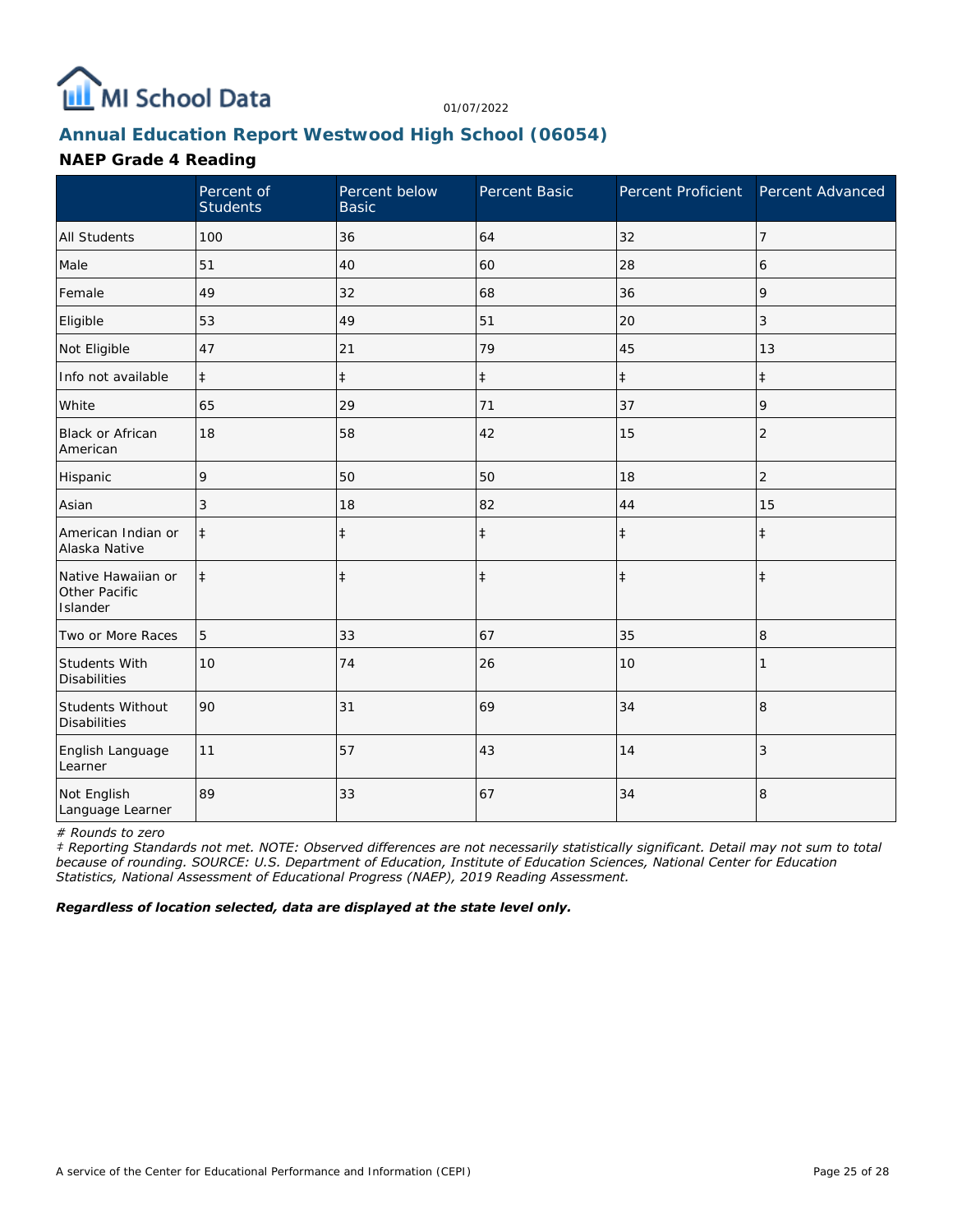

# **Annual Education Report Westwood High School (06054)**

## **NAEP Grade 8 Reading**

|                                                 | Percent of<br><b>Students</b> | Percent below<br><b>Basic</b> | Percent Basic | Percent Proficient Percent Advanced |                |
|-------------------------------------------------|-------------------------------|-------------------------------|---------------|-------------------------------------|----------------|
| <b>All Students</b>                             | 100                           | 27                            | 73            | 31                                  | 3              |
| Male                                            | 51                            | 32                            | 68            | 26                                  | 2              |
| Female                                          | 49                            | 21                            | 79            | 37                                  | 3              |
| Eligible                                        | 47                            | 39                            | 61            | 19                                  | 1              |
| Not Eligible                                    | 52                            | 15                            | 85            | 43                                  | 4              |
| Info not available                              | $\ddagger$                    | $\ddagger$                    | $\ddagger$    | $\ddagger$                          | $\ddagger$     |
| White                                           | 70                            | 22                            | 78            | 35                                  | 3              |
| <b>Black or Afican</b><br>American              | 15                            | 48                            | 52            | 12                                  | $\mathbf{O}$   |
| Hispanic                                        | 8                             | 36                            | 64            | 22                                  | 1              |
| Asian                                           | 3                             | 14                            | 86            | 56                                  | 6              |
| American Indian or<br>Alaska Native             | $\ddagger$                    | $\ddagger$                    | $\ddagger$    | $\ddagger$                          | $\ddagger$     |
| Native Hawaiian or<br>Other Pacific<br>Islander | $\ddagger$                    | $\ddagger$                    | $\ddagger$    | $\ddagger$                          | $\ddagger$     |
| Two or More Races                               | $\overline{4}$                | 23                            | 77            | 40                                  | 5              |
| Students With<br><b>Disabilities</b>            | 11                            | 71                            | 29            | 5                                   | $\Omega$       |
| Students Without<br><b>Disabilities</b>         | 89                            | 21                            | 79            | 35                                  | 3              |
| English Language<br>Learner                     | 6                             | 57                            | 43            | 6                                   | $\overline{0}$ |
| Not English<br>Language Learner                 | 94                            | 25                            | 75            | 33                                  | 3              |

*# Rounds to zero*

*‡ Reporting Standards not met. NOTE: Observed differences are not necessarily statistically significant. Detail may not sum to total because of rounding. SOURCE: U.S. Department of Education, Institute of Education Sciences, National Center for Education Statistics, National Assessment of Educational Progress (NAEP), 2019 Reading Assessment.*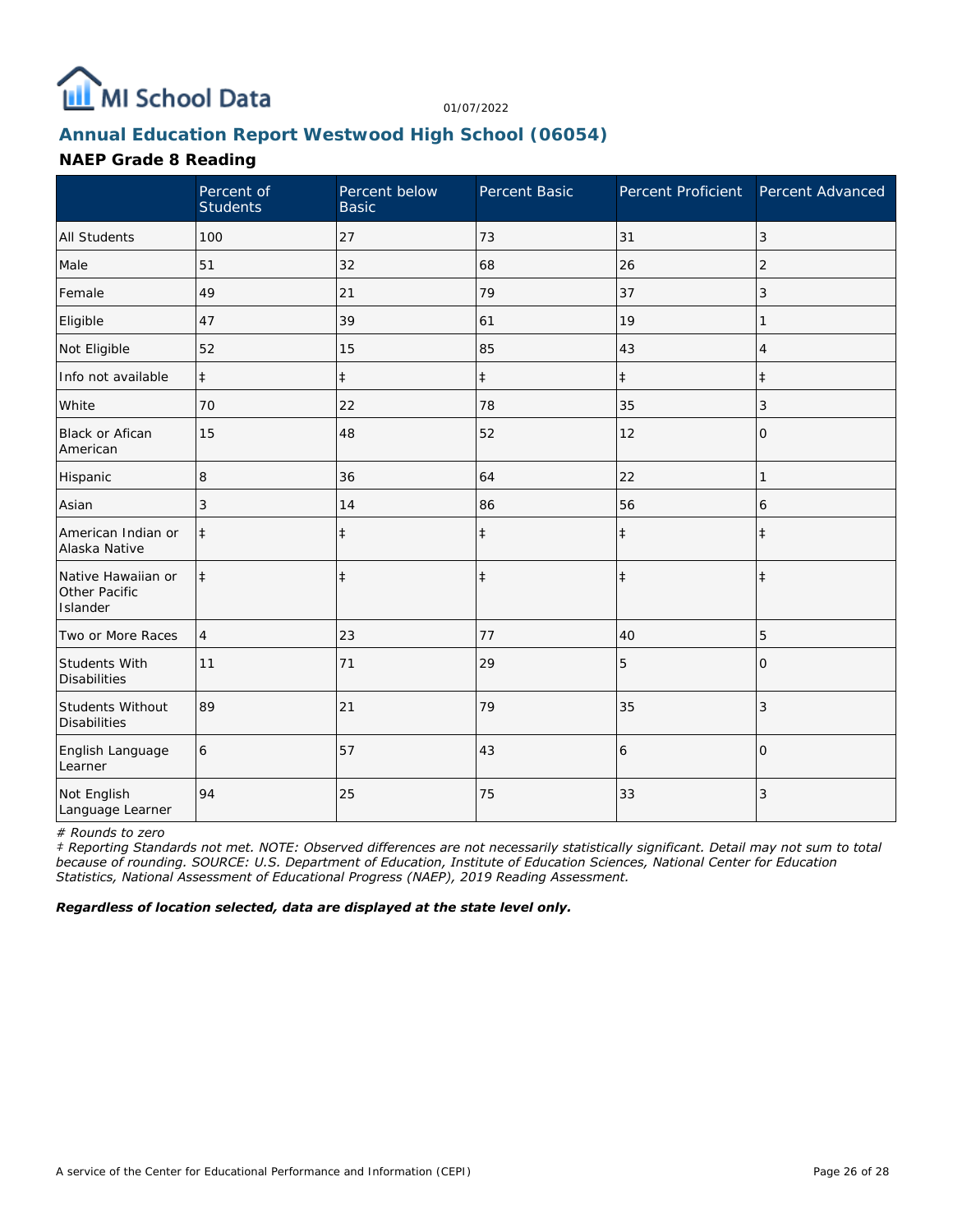

## **Annual Education Report Westwood High School (06054)**

### **NAEP Participation Data**

| Grade | Subject | Participation Rate Standard Error<br>for Students with<br><b>Disabilities</b> |      | Participation Rate Standard Error<br>for Limited English<br><b>Proficient Students</b> |      |
|-------|---------|-------------------------------------------------------------------------------|------|----------------------------------------------------------------------------------------|------|
| 4     | Math    | 86.9                                                                          | 2.25 | <u>l</u> 9                                                                             | 0.97 |
|       | Reading | 85.4                                                                          | 2.57 | 98                                                                                     | 1.04 |
| 18    | Math    | 81.9                                                                          | 2.48 | 95                                                                                     | 1.79 |
|       | Reading | 83.3                                                                          | 2.41 | 191                                                                                    | 3.97 |

*The National Assessment of Educational Progress (NAEP) is periodically administered by the U.S. Department of Education based on assessments administered to samples of students in each state. Federal regulations require the display of state level NAEP data on the Annual Education Report. These data represent the performance of the most recent sample of Michigan students on the NAEP.*